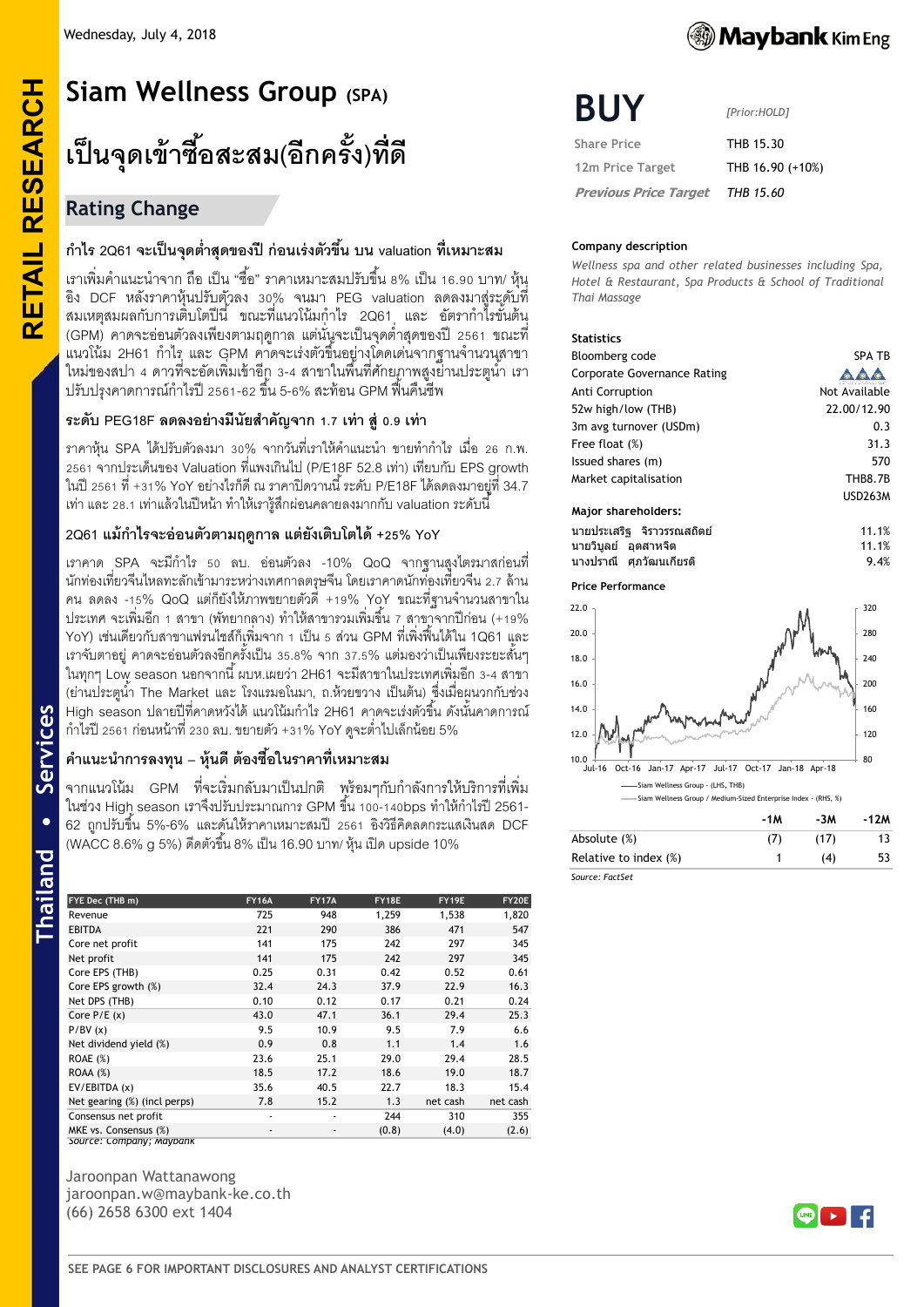| <b>Quarterly income statement</b> |             |             |            |             |       |                                                      |
|-----------------------------------|-------------|-------------|------------|-------------|-------|------------------------------------------------------|
| (Btmn)                            | 2Q18F       | <b>1Q18</b> | QoQ        | <b>2Q17</b> | YoY   | <b>Note</b>                                          |
| Revenues                          | 266         | 279         | $(4.8\%)$  | 223         |       | 19.0% Seasonal effect as usual                       |
| <b>COGs</b>                       | 171         | 174         | $(2.2\%)$  | 148         | 15.6% |                                                      |
| <b>Gross profits</b>              | 95          | 105         | $(9.1\%)$  | 76          | 25.7% |                                                      |
| Gross margin (%)                  | 35.8%       | 37.5%       |            | 33.9%       |       |                                                      |
| SG&A                              | 38          | 37          | 1.3%       | 33          | 15.7% |                                                      |
| Operating profit                  | 57          | 67          | $(14.9\%)$ | 43          | 33.2% |                                                      |
| Operating margin (%)              | 21.5%       | 24.1%       |            | 19.2%       |       |                                                      |
| <b>EBITDA</b>                     | 76          | 85          | (10.7%)    | 62          | 22.9% |                                                      |
| EBITDA margin (%)                 | 28.5%       | 30.4%       |            | 27.6%       |       |                                                      |
| Interest expense                  | 2           | 2           | 1.3%       | 1           | 66.5% |                                                      |
| Normalised earning                | 50          | 56          | $(10.2\%)$ | 40          | 25.0% |                                                      |
| Extra ordinary gain (loss)        |             |             |            |             |       |                                                      |
| - Forex gain (loss)               | 0           | 0           | n.m.       | 0           | n.m.  |                                                      |
| - Extra items                     | $\mathbf 0$ | 0           | n.m.       | $\Omega$    | n.m.  |                                                      |
| Net profit                        | 50          | 56          | $(10.2\%)$ | 40          | 25.0% |                                                      |
| EPS (Bt) before extra item        | 0.09        | 0.08        | 11.6%      | 0.07        | 26.3% |                                                      |
| EPS(Bt)                           | 0.09        | 0.08        | 11.6%      | 0.07        | 26.3% |                                                      |
| Source: Company reports and MBKET |             |             |            |             |       |                                                      |
| Key indicators                    |             |             |            |             |       |                                                      |
|                                   | 2Q18F       | 1Q18        | QoQ        | <b>2Q17</b> | YoY   | <b>Note</b>                                          |
| Local branches                    | 41          | 40          | 2.5%       | 34          |       | 20.6% new local branches should be installed in 2H18 |
| Chinese tourist (mn)              | 2.705       | 3.174       | $(14.8\%)$ | 2.272       |       | 19.1% CNY ended in 1Q18                              |
| Sales portion                     | 8.1%        | 8.1%        |            | 9.2%        |       |                                                      |
| Source: Company reports and MBKET |             |             |            |             |       |                                                      |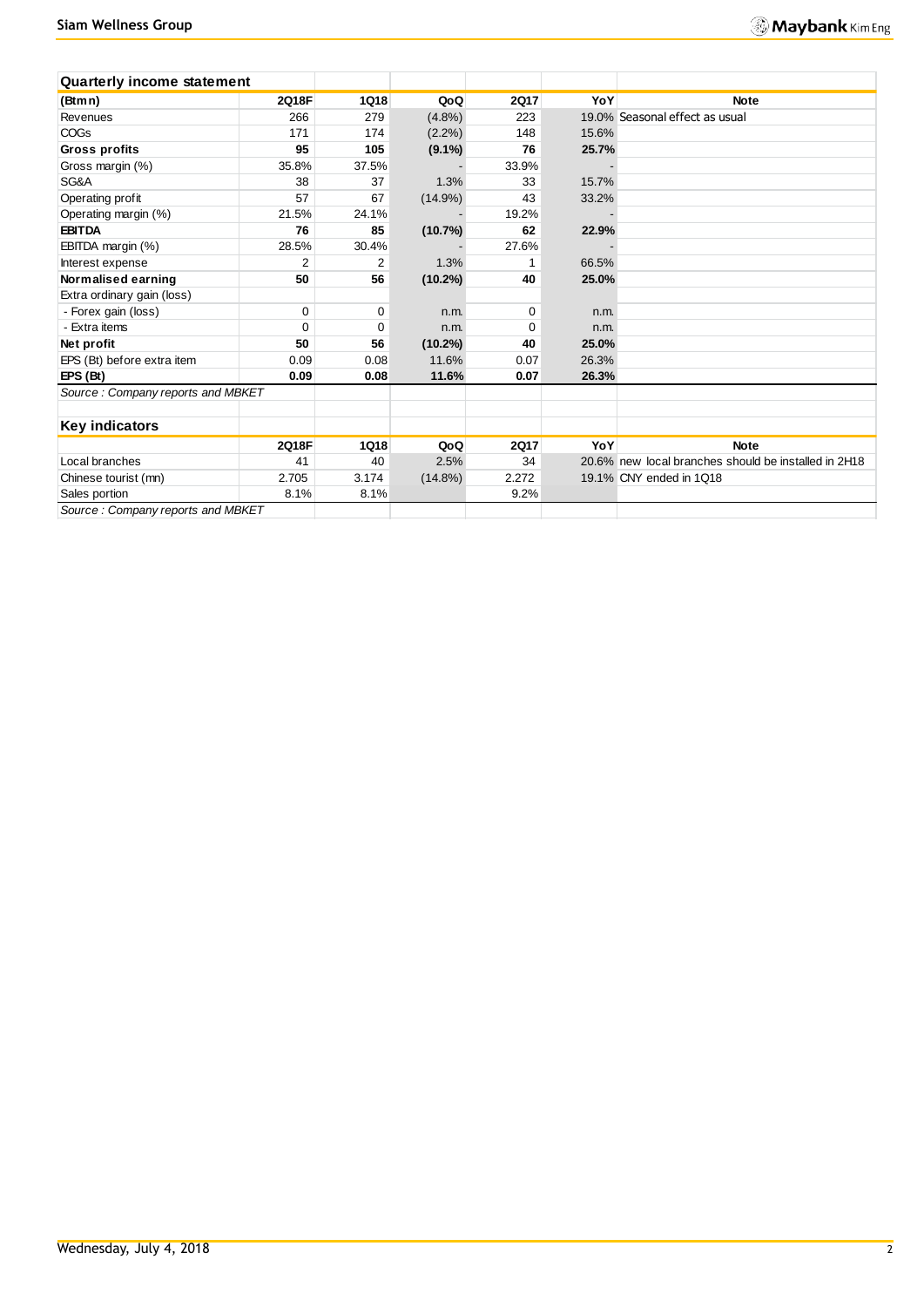| FYE 31 Dec                                             | FY16A          | <b>FY17A</b>     | FY18E            | FY19E            | <b>FY20E</b>     |
|--------------------------------------------------------|----------------|------------------|------------------|------------------|------------------|
| <b>Key Metrics</b>                                     |                |                  |                  |                  |                  |
| $P/E$ (reported) $(x)$                                 | 43.0           | 47.1             | 36.1             | 29.4             | 25.3             |
| Core $P/E(x)$                                          | 43.0           | 47.1             | 36.1             | 29.4             | 25.3             |
| P/BV(x)                                                | 9.5            | 10.9             | 9.5              | 7.9              | 6.6              |
| P/NTA(x)                                               | 9.5            | 10.9             | 9.5              | 7.9              | 6.6              |
| Net dividend yield (%)                                 | 0.9            | 0.8              | 1.1<br>2.1       | 1.4<br>2.7       | 1.6<br>3.5       |
| FCF yield (%)<br>EV/EBITDA (x)                         | nm<br>35.6     | nm<br>40.5       | 22.7             | 18.3             | 15.4             |
| EV/EBIT(x)                                             | 47.5           | 55.3             | 29.9             | 24.0             | 20.2             |
|                                                        |                |                  |                  |                  |                  |
| INCOME STATEMENT (THB m)                               |                |                  |                  |                  |                  |
| Revenue                                                | 725.2          | 947.6            | 1,258.9          | 1,538.5          | 1,819.7          |
| Gross profit                                           | 240.5          | 328.1            | 443.7            | 535.1            | 618.7            |
| <b>EBITDA</b><br>EBIT                                  | 220.7<br>165.4 | 289.9<br>212.5   | 385.5<br>291.6   | 470.7<br>358.2   | 547.4<br>416.4   |
| Net interest income /(exp)                             | (1.6)          | (6.6)            | (7.3)            | (8.8)            | (10.1)           |
| Associates & JV                                        | 0.0            | 0.0              | 0.0              | 0.0              | 0.0              |
| Exceptionals                                           | 0.0            | 0.0              | 0.0              | 0.0              | 0.0              |
| Other pretax income                                    | 0.0            | 0.0              | 0.0              | 0.0              | 0.0              |
| Pretax profit                                          | 163.8          | 205.9            | 284.2            | 349.4            | 406.3            |
| Income tax                                             | (22.9)         | (30.8)           | (42.6)           | (52.4)           | (60.9)           |
| Minorities                                             | (0.0)          | (0.0)            | (0.0)            | (0.0)            | (0.0)            |
| Discontinued operations                                | 0.0            | 0.0              | 0.0              | 0.0              | 0.0              |
| Reported net profit                                    | 141.0          | 175.2            | 241.6            | 297.0            | 345.3            |
| Core net profit                                        | 141.0          | 175.2            | 241.6            | 297.0            | 345.3            |
| <b>Preferred Dividends</b>                             | 0.0            | 0.0              | 0.0              | 0.0              | 0.0              |
| <b>BALANCE SHEET (THB m)</b>                           |                |                  |                  |                  |                  |
| Cash & Short Term Investments                          | 50.9           | 142.7            | 306.2            | 493.8            | 714.4            |
| Accounts receivable                                    | 8.6            | 12.4             | 16.8             | 20.5             | 24.3             |
| Inventory                                              | 20.2           | 27.8             | 37.1             | 45.6             | 54.6             |
| Reinsurance assets                                     | 0.0            | 0.0              | 0.0              | 0.0              | 0.0              |
| Property, Plant & Equip (net)                          | 712.0          | 889.3            | 969.6            | 1,042.1          | 1,096.2          |
| Intangible assets                                      | 28.1           | 33.8             | 24.5             | 24.5             | 24.5             |
| Investment in Associates & JVs                         | 0.0            | 0.0              | 0.0              | 0.0              | 0.0              |
| Other assets<br><b>Total assets</b>                    | 45.2<br>865.0  | 69.5<br>1,175.5  | 73.0<br>1,427.1  | 76.7<br>1,703.3  | 80.5<br>1,994.4  |
| ST interest bearing debt                               | 20.5           | 72.6             | 15.7             | 29.7             | 43.7             |
| Accounts payable                                       | 70.4           | 85.9             | 116.5            | 143.3            | 171.6            |
| Insurance contract liabilities                         | 0.0            | 0.0              | 0.0              | 0.0              | 0.0              |
| LT interest bearing debt                               | 80.2           | 185.1            | 301.9            | 345.9            | 375.9            |
| Other liabilities                                      | 55.0           | 77.0             | 79.0             | 81.0             | 83.0             |
| <b>Total Liabilities</b>                               | 226.2          | 420.7            | 513.2            | 600.1            | 674.4            |
| <b>Shareholders Equity</b>                             | 638.9          | 754.8            | 913.9            | 1,103.2          | 1,320.0          |
| Minority Interest                                      | 0.0            | 0.0              | 0.0              | 0.0              | 0.0              |
| Total shareholder equity                               | 638.9          | 754.8            | 913.9            | 1,103.2          | 1,320.0          |
| Perpetual securities<br>Total liabilities and equity   | (0.0)<br>865.0 | (0.0)<br>1,175.5 | (0.0)<br>1,427.1 | (0.0)<br>1,703.3 | (0.0)<br>1,994.4 |
|                                                        |                |                  |                  |                  |                  |
| CASH FLOW (THB m)                                      |                |                  |                  |                  |                  |
| Pretax profit                                          | 163.8          | 205.9            | 284.2            | 349.4            | 406.3            |
| Depreciation & amortisation                            | 55.3           | 77.4             | 93.9             | 112.4            | 130.9            |
| Adj net interest (income)/exp                          | 1.6            | 6.6              | 7.3              | 8.8              | 10.1             |
| Change in working capital                              | 16.2           | 4.1              | 17.0             | 14.6             | 15.5             |
| Cash taxes paid                                        | (22.9)         | (30.8)           | (42.6)           | (52.4)           | (60.9)           |
| Other operating cash flow<br>Cash flow from operations | 0.0<br>205.9   | 0.0<br>206.3     | 0.0<br>348.8     | 0.0<br>420.1     | 0.0<br>487.6     |
| Capex                                                  | (276.9)        | (264.7)          | (165.0)          | (185.0)          | (185.0)          |
| Free cash flow                                         | (70.9)         | (58.4)           | 183.8            | 235.1            | 302.6            |
| Dividends paid                                         | (57.0)         | (57.0)           | (82.5)           | (107.7)          | (128.5)          |
| Equity raised / (purchased)                            | 0.0            | 0.0              | 0.0              | $0.0\,$          | 0.0              |
| Perpetual securities                                   | $0.0\,$        | 0.0              | 0.0              | 0.0              | 0.0              |
| Change in Debt                                         | 99.5           | 154.4            | 60.0             | 58.0             | 44.0             |
| Other invest/financing cash flow                       | 1.0            | (5.2)            | (1.6)            | (1.7)            | (1.8)            |
| Effect of exch rate changes                            | 0.0            | 0.0              | 0.0              | 0.0              | $0.0\,$          |
| Net cash flow                                          | (27.4)         | 33.9             | 159.7            | 183.7            | 216.4            |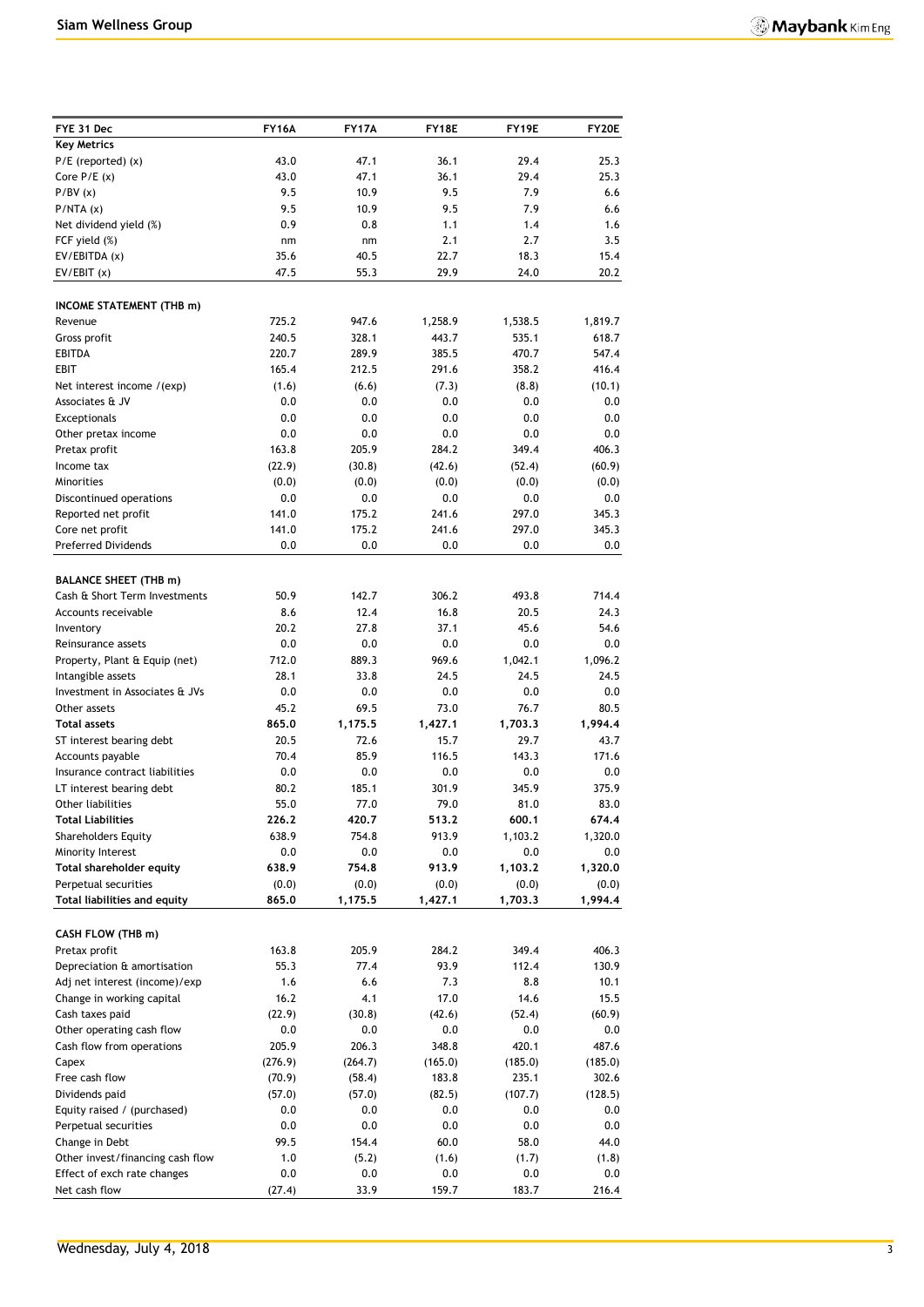| FYE 31 Dec                    | <b>FY16A</b> | <b>FY17A</b> | FY18E      | FY19E        | FY20E        |
|-------------------------------|--------------|--------------|------------|--------------|--------------|
| <b>Key Ratios</b>             |              |              |            |              |              |
| Growth ratios (%)             |              |              |            |              |              |
| Revenue growth                | 36.0         | 30.7         | 32.8       | 22.2         | 18.3         |
| <b>EBITDA</b> growth          | 27.0         | 31.4         | 33.0       | 22.1         | 16.3         |
| EBIT growth                   | 22.7         | 28.5         | 37.2       | 22.9         | 16.2         |
| Pretax growth                 | 22.6         | 25.7         | 38.0       | 22.9         | 16.3         |
| Reported net profit growth    | 32.4         | 24.3         | 37.9       | 22.9         | 16.3         |
| Core net profit growth        | 32.4         | 24.3         | 37.9       | 22.9         | 16.3         |
| Profitability ratios (%)      |              |              |            |              |              |
| <b>EBITDA</b> margin          | 30.4         | 30.6         | 30.6       | 30.6         | 30.1         |
| EBIT margin                   | 22.8         | 22.4         | 23.2       | 23.3         | 22.9         |
| Pretax profit margin          | 22.6         | 21.7         | 22.6       | 22.7         | 22.3         |
| Payout ratio                  | 40.4         | 39.0         | 40.0       | 40.0         | 40.0         |
|                               |              |              |            |              |              |
| <b>DuPont analysis</b>        | 19.4         | 18.5         | 19.2       | 19.3         | 19.0         |
| Net profit margin (%)         | 0.8          |              |            | 0.9          |              |
| Revenue/Assets (x)            | 1.4          | 0.8<br>1.6   | 0.9<br>1.6 | 1.5          | 0.9<br>1.5   |
| Assets/Equity (x)             | 23.6         |              | 29.0       |              |              |
| ROAE (%)<br>ROAA (%)          | 18.5         | 25.1<br>17.2 | 18.6       | 29.4<br>19.0 | 28.5<br>18.7 |
|                               |              |              |            |              |              |
| Liquidity & Efficiency        |              |              |            |              |              |
| Cash conversion cycle         | (26.4)       | (27.5)       | (26.2)     | (27.4)       | (27.8)       |
| Days receivable outstanding   | 3.2          | 4.0          | 4.2        | 4.4          | 4.4          |
| Days inventory outstanding    | 12.6         | 14.0         | 14.3       | 14.8         | 15.0         |
| Days payables outstanding     | 42.2         | 45.4         | 44.7       | 46.6         | 47.2         |
| Dividend cover (x)            | 2.5          | 2.6          | 2.5        | 2.5          | 2.5          |
| Current ratio (x)             | 0.7          | 0.9          | 2.0        | 2.6          | 3.0          |
| Leverage & Expense Analysis   |              |              |            |              |              |
| Asset/Liability (x)           | 3.8          | 2.8          | 2.8        | 2.8          | 3.0          |
| Net gearing (%) (incl perps)  | 7.8          | 15.2         | 1.3        | net cash     | net cash     |
| Net gearing (%) (excl. perps) | 7.8          | 15.2         | 1.3        | net cash     | net cash     |
| Net interest cover (x)        | 105.6        | 32.3         | 39.7       | 40.5         | 41.1         |
| Debt/EBITDA (x)               | 0.5          | 0.9          | 0.8        | 0.8          | 0.8          |
| Capex/revenue (%)             | 38.2         | 27.9         | 13.1       | 12.0         | 10.2         |
| Net debt/ (net cash)          | 49.8         | 115.0        | 11.5       | (118.2)      | (294.8)      |

*Source: Company; Maybank*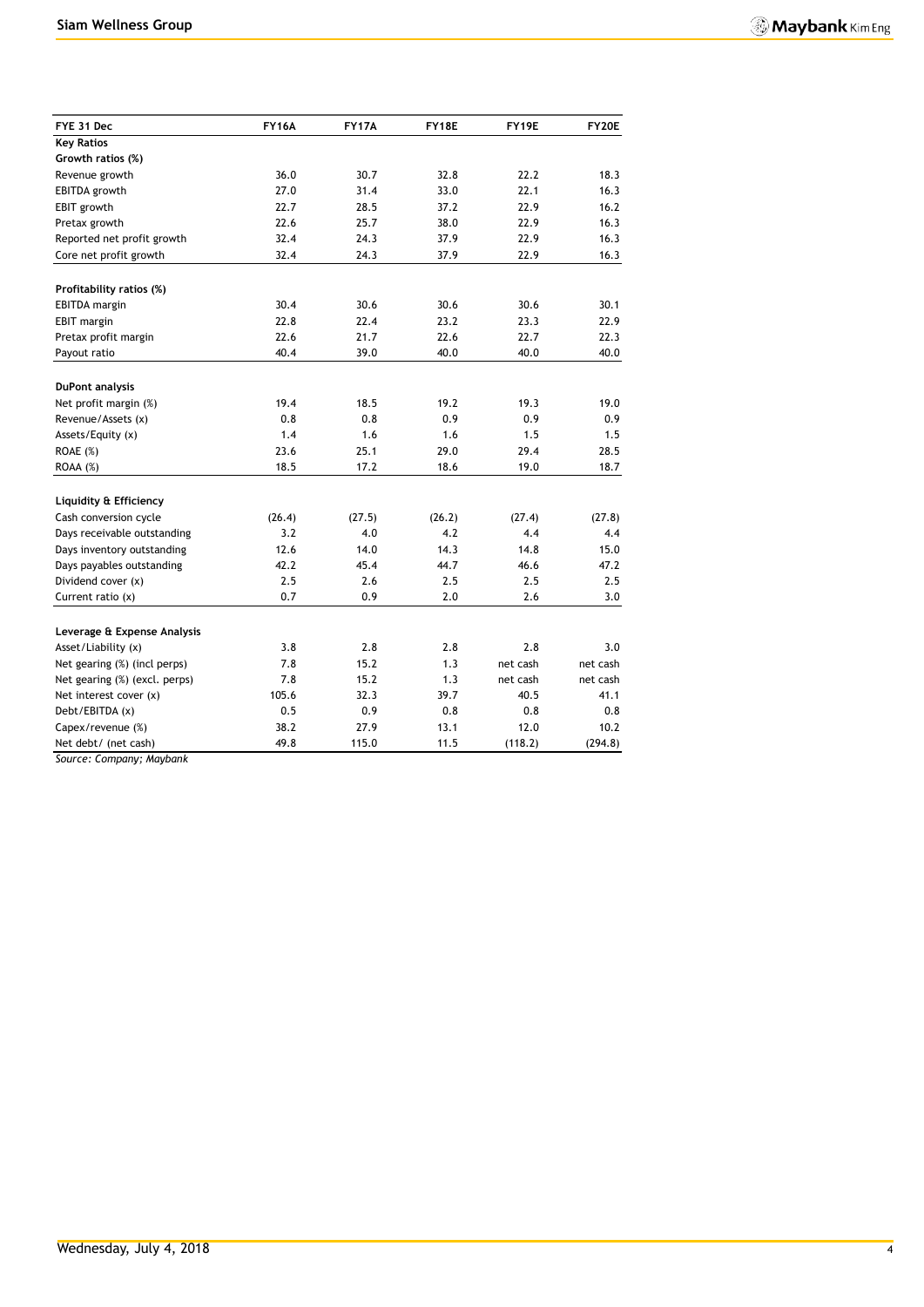#### **Historical recommendations and target price: Siam Wellness Group (SPA)**



#### **Definition of Ratings (For MayBank Kim Eng Thailand)**

Maybank Kim Eng Research uses the following rating system:

**BUY Return is expected to be above 10% in the next 12 months (excluding dividends) TRADING BUY**/**TAKE PROFIT** Return is expected to be between - 10% to +10% in the next 12 months (excluding dividends). **SELL Return is expected to be below -10% in the next 12 months (excluding dividends)** 

#### **Applicability of Ratings**

The respective analyst maintains a coverage universe of stocks, the list of which may be adjusted according to needs. Investment ratings are only applicable to the stocks which form part of the coverage universe. Reports on companies which are not part of the coverage do not carry investment ratings as we do not actively follow developments in these companies.

#### **Some common terms abbreviated in this report (where they appear):**

| Adex = Advertising Expenditure                      |
|-----------------------------------------------------|
| <b>BV</b> = Book Value                              |
| <b>CAGR = Compounded Annual Growth Rate</b>         |
| Capex = Capital Expenditure                         |
| $CY =$ Calendar Year                                |
| <b>DCF</b> = Discounted Cashflow                    |
| <b>DPS = Dividend Per Share</b>                     |
| <b>EBIT = Earnings Before Interest And Tax</b>      |
| <b>EBITDA = EBIT, Depreciation And Amortisation</b> |
| EPS = Earnings Per Share                            |
| EV = Enterprise Value                               |
|                                                     |

- FY = Financial Year<br>
Compounded Annual Year End
FYE = Financial Year End
FYE = Financial Year End
FYE = Financial Year End
FYE = Financial Year End
FYE = Financial Year End
FYE = Financial Year End
FYE = Financial Year End MoM = Month-On-Month ROA = Return On Asset NAV = Net Asset Value ROE = Return On Equity P.A. = Per Annum YoY = Year-On-Year PAT = Profit After Tax YTD = Year-To-Date **PTHB = Profit Before Tax**
- Adex = Advertising Expenditure FCF = Free Cashflow PE = Price Earnings  $PEG = PE$  Ratio To Growth  $Q_0Q = Q$ uarter-On-Quarter NTA = Net Tangible Asset ROSF = Return On Shareholders' Funds **EXTERNINGS BEFORE THE EARLY AND TAX P = Price Intervalse Average Cost Of Capital**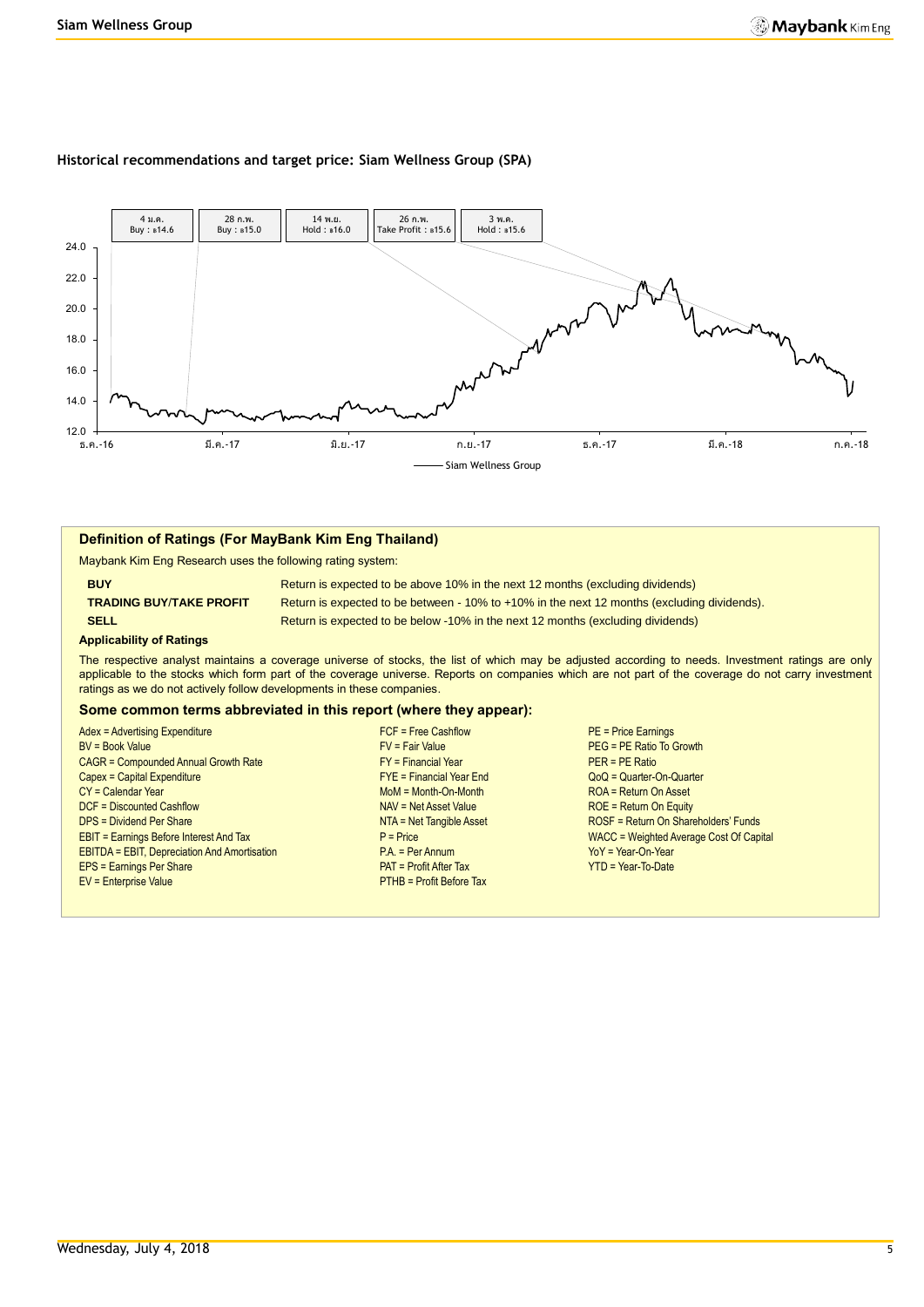## **APPENDIX I:TERMS FOR PROVISION OF REPORT, DISCLOSURES AND DISCLAIMERS**

้ รายงานนี้ ถูกจัดทำขึ้นเพื่อเผยแพร่ และเพื่อเป็นการให้ข้อมูลเท่านั้น มิใช่การชักจูงให้ซื้อหรือขายหุ้นที่กล่าวถึงในรายงานนี้ นักลงทุนควรพึงตระหนักไว้เสมอว่า มูลค่า ี ของหุ้นอาจมีความผันผวน มีการเพิ่มขึ้นและลดลงได้ตลอดเวลา ความเห็น หรือคำแนะนำต่างๆ จัดทำขึ้นบนพื้นฐานของเทคนิค และปัจจัยพื้นฐาน ซึ่งอาจมีความ ้ แตกต่างกัน การประเมินมูลค่าที่เหมาะสมทางเทคนิค อาจใช้วิธีการที่แตกต่างจากการวิเคราะห์เชิงปัจจัยพื้นฐาน โดยขึ้นอยู่กับปัจจัยทางด้านราคา และมูลค่าการซื้อ ่ ขาย ซึ่งแตกต่างไปจากการวิเคราะห์เชิงปัจจัยพื้นฐาน ดังนั้นผลตอบแทนของนักลงทุนจึงอาจต่ำกว่าต้นทุนได้ และผลตอบแทนจากการลงทุนในอดีตไม่สามารถสะท้อน ถึงผลตอบแทนในอนาคตได้ บทวิเคราะห์นี้ไม่ได้มีจุดประสงค์เพื่อแนะนำการลงทุนเพื่อบุคคลใดเป็นการเฉพาะ และเพื่อวัตถุประสงค์เฉพาะเจาะจงต่อการลงทุน ฐานะ ทางการเงิน และความต้องการส่วนบุคคลของนักลงทุนที่ได้รับหรืออ่านบทวิเคราะห์ฉบับนี้ เพราะฉะนั้น นักลงทุนจึงควรใช้วิจารณญาณ ในการอ่านบทวิเคราะห์ฉบับนี้

การจัดทำรายงานฉบับนี้ ได้อ้างอิงมาจากแหล่งข้อมูลที่ได้รับการยอมรับว่ามีความน่าเชื่อถือ แต่ไมได้เป็นการรับรองจาก Maybank Investment Bank Berhad และ บริษัทย่อยและในเครือ (รวมเรียก "Maybank Kim Eng") ผลที่ตามมาทั้งในส่วนของความแม่นยำ หรือเรียบร้อยสมบูรณ์จึงไม่ได้เป็นความรับผิดชอบจากทางMaybank Kim Eng ดังนั้น Maybank Kim Eng และ เจ้าหน้าที่ ,กรรมการ ,บริษัทร่วม และหน่วยงานที่เกี่ยวข้อง และ/หรือพนักงาน (รวมเรียกว่า "Representatives") จะไม่มีส่วน ้ รับผิดชอบต่อการสูญเสียต่างๆ ที่เกิดขึ้นทั้งทางตรงหรือทางอ้อมจากการใช้รายงานฉบับนี้ ข้อมูล ,ความเห็น และคำแนะนำที่ปรากฦอยู่ในบทวิเคราะห์ฉบับนี้อาจมีการ เปลี่ยนแปลงได้ตลอดเวลา โดยไม่ต้องแจ้งให้ทราบล่วงหน้า

้บทวิเคราะห์นี้อาจมีการคาดการณ์ผลการดำเนินงานล่วงหน้า ซึ่งส่วนใหญ่จะเห็นได้จากการใช้คำต่างๆ เหล่านี้ เช่น"คาดว่า" "เชื่อว่า" "คาดการณ์ว่า" "มีแนวโน้มว่า" "มีแผนว่า" "ประมาณการ" หรือ การอธิบายว่า เหตุการณ์นี้ "อาจ" เกิดขึ้น หรือ เหตุการณ์นี้ "เป็นไปได้" ที่จะเกิดขึ้น เป็นต้น การคาดการณ์ล่วงหน้า จะอยู่บนพื้นฐาน ของสมมติฐานที่ตั้งขึ้นและอ้างอิงบนข้อมูลในปัจจุบัน และยังขึ้นอยู่กับความเสี่ยงและความไม่แน่นอนที่จะทำให้ผลการดำเนินงานที่แท้จริงแตกต่างไปจากที่คาดการณ์ ี ได้อย่างมีนัยยะสำคัญ นักลงทุนจึงไม่ควรใช้การคาดการณ์ล่วงหน้านี้เป็นหลักในการตัดสินใจลงทุนหลังจากวันที่บทวิเคราะห์ถูกเผยแพร่ออกไป Maybank Kim Eng ไม่ถือเป็นภาระผูกพันในการปรับประมาณการ หากมีข้อมูลใหม่หรือเหตุการณ์ที่ไม่คาดคิดขึ้น

Maybank Kim Eng รวมถึงเจ้าหน้าที่ ,กรรมการ และพนักงาน ซึ่งรวมถึงหน่วยงานที่เกี่ยวข้องกับการจัดทำ หรือการเผยแพร่บทวิเคราะห์นี้ อาจมีส่วนร่วม หรือมีสิทธิ ิ ลงทุนในหุ้นตัวนี้ หรือ มีส่วนได้เสียต่างๆ กับผู้ที่ออกหลักทรัพย์นี้ นอกจากนี้ราคาหุ้นอาจเคลื่อนไหวไปตามสิ่งที่เสนอในบทวิเคราะห์นี้Maybank Kim Eng มีสิทธิใช้ -ข้อมูลในรายงานนี้ ก่อนที่รายงานนี้จะถูกเผยแพร่ออกไปภายใต้ขอบเขตที่กฎหมายรับรองเท่านั้น กรรมการ ,เจ้าหน้า และ/หรือพนักงานของ Maybank Kim Eng ท่าน หนึ่งท่านใด หรือมากกว่าหนึ่งท่าน สามารถเป็นกรรมการในบริษัทจดทะเบียนนี้ได้

ี บทวิเคราะห์นี้ถูกทำขึ้นมาเพื่อลูกค้าของ Maybank Kim Eng และห้ามนำไปแก้ไข ดัดแปลง แจกจ่าย และนำไปจัดทำใหม่ ไม่ว่าจะเป็นบางส่วน หรือเต็มฉบับ หากไม่ได้ รับอนุญาตจาก Maybank Kim Eng เป็นการล่วงหน้า ทั้งนี้ Maybank Kim Eng และตัวแทนที่เกี่ยวข้อง จะไม่รับผิดชอบต่อผลที่ตามมาจากการกระทำของบุคคลที่ 3 ที่ กระท าสิ่งที่ถูกห้ามดังกล่าว

บทวิเคราะห์นี้ไม่ได้ทำขึ้นมาโดยตรง หรือมีจุดประสงค์เพื่อการแจกจ่าย หรือถูกใช้โดยสาธารณะชนทั่วไป หรือประชาชนทั้งหมดที่อาศัยในประเทศท้องถิ่นที่ออก ่ หลักทรัพย์นี้ หรือในท้องถิ่น เมือง หรือ ประเทศอื่นๆ ที่กฎหมายในประเทศนั้นไม่อนุญาต บทวิเคราะห์นี้ทำขึ้นมาเพื่อการใช้ในประเทศที่กฎหมายอนุญาตเท่านั้น หลักทรัพย์นี้อาจจะไม่ได้ถูกรับรองการซื้อขายโดยกฎหมายทุกกฎหมาย หรือทำการซื้อขายได้สำหรับนักลงทุนทุกประเภท นักลงทุนควรใช้วิจารณญาณอย่างยิ่งในการ นำคำแนะนำ หรือคำเตือนต่างๆ ที่ได้กล่าวไว้ข้างต้นมาใช้ เนื่องจากความแตกต่างทางด้านภูมิศาสตร์ของแต่ละบุคคล และระยะเวลาในการได้รับบทวิเคราะห์นี้

#### **มาเลเซีย**

้ ความเห็นหรือคำแนะนำที่ปรากฏในบทวิเคราะห์ฉบับนี้เป็นการประเมินจากด้านเทคนิก และปัจจัยพื้นฐาน โดยความเห็นทางด้านเทคนิกอาจมีความ แตกต่างจาก -ปัจจัยพื้นฐาน เนื่องจากการประเมินด้านเทคนิกได้ใช้วิธีที่แตกต่างกัน โดยมุ่งเน้นข้อมูลด้านราคา และปริมาณการซื้อขายของหลักทรัพย์ที่ Bursa Malaysia Securities Berhad วิเคราะห์หลักทรัพย์

## **สิงคโปร์**

ิ รายงานฉบับนี้จะทำขึ้นบนวันและข้อมูลที่เกิดขึ้น ซึ่งอาจมีการเปลี่ยนแปลงได้ บริษัท Maybank Kim Eng Research จำกัด ("Maybank KERPL") ในสิงคโปร์ไม่มี เงื่อนไขที่จะต้องปรับปรุงข้อมูลต่างๆ ให้แก่ผู้รับข้อมูลนี้ การเผยแพร่ในสิงคโปร์ ผู้รับรายงานฉบับนี้จะติดต่อกับ Maybank KERPL ในสิงคโปร์ ทั้งในแง่ของการแนะนำ หรือเกี่ยวข้องกับรายงานฉบับนี้ หากผู้รับรายงานฉบับนี้ไม่ได้เป็นนักลงทุน, ผู้เชี่ยวชาญทางการลงทุน หรือนักลงทุนประเภทสถาบัน (จำกัดความใน Section 4A ตาม ึ กฎหมาย Singapore Securities and Futures) ทั้งนี้ Maybank KERPL จะรับผิดชอบบนเนื้อหาที่ปรากฏในรายงานฉบับนี้ แต่เป็นการรับผิดชอบที่จำกัดความเขตตาม ึกภหมายที่กำหน*ด* 

## **ไทย**

การเปิดเผยผลการสำรวจของสมาคมส่งเสริมสถาบันกรรมการบริษัทไทย (IOD) ในเรื่องการกำกับดูแลกิจการ (Corporate Governance) นี้ เป็นการดำเนินการตาม นโยบายของสำนักงานคณะกรรมการกำกับหลักทรัพย์และตลาดหลักทรัพย์ โดยการสำรวจของ IOD เป็นการสำรวจและประเมินจากข้อมูล ของบริษัทจดทะเบียนใน ้ตลาดหลักทรัพย์แห่งประเทศไทย และตลาดหลักทรัพย์ เอ็มเอไอ ที่มีการเปิดเผยต่อสาธารณะ และเป็นข้อมูลที่ผู้ลงทุนทั่วไปสามารถเข้าถึงได้ ดังนั้น ผลสำรวจ ดังกล่าวจึงเป็นการนำเสนอในมุมมองของบุคคลภายนอก โดยไม่ได้เป็นการประเมินการปฏิบัติ และมิได้มีการใช้ข้อมูลภายใน ในการประเมิน

่ อนึ่ง ผลการสำรวจดังกล่าว เป็นผลการสำรวจ ณ วันที่ปรากกฎในรายงานการกำกับดูแลกิจการ บริษัทจดทะเบียนไทยเท่านั้น ดังนั้น ผลการสำรวจ จึงอาจเปลี่ยนแปลง ได้ภายหลังวันดังกล่าว ทั้งนี้ บริษัทหลักทรัพย์ เมย์แบงก์ กิมเอ็ง (ประเทศไทย) จำกัด (มหาชน) มิได้ยืนยันหรือรับรองถึงความถูกต้องของ ผลการสำรวจดังกล่าวแต่ อย่างใด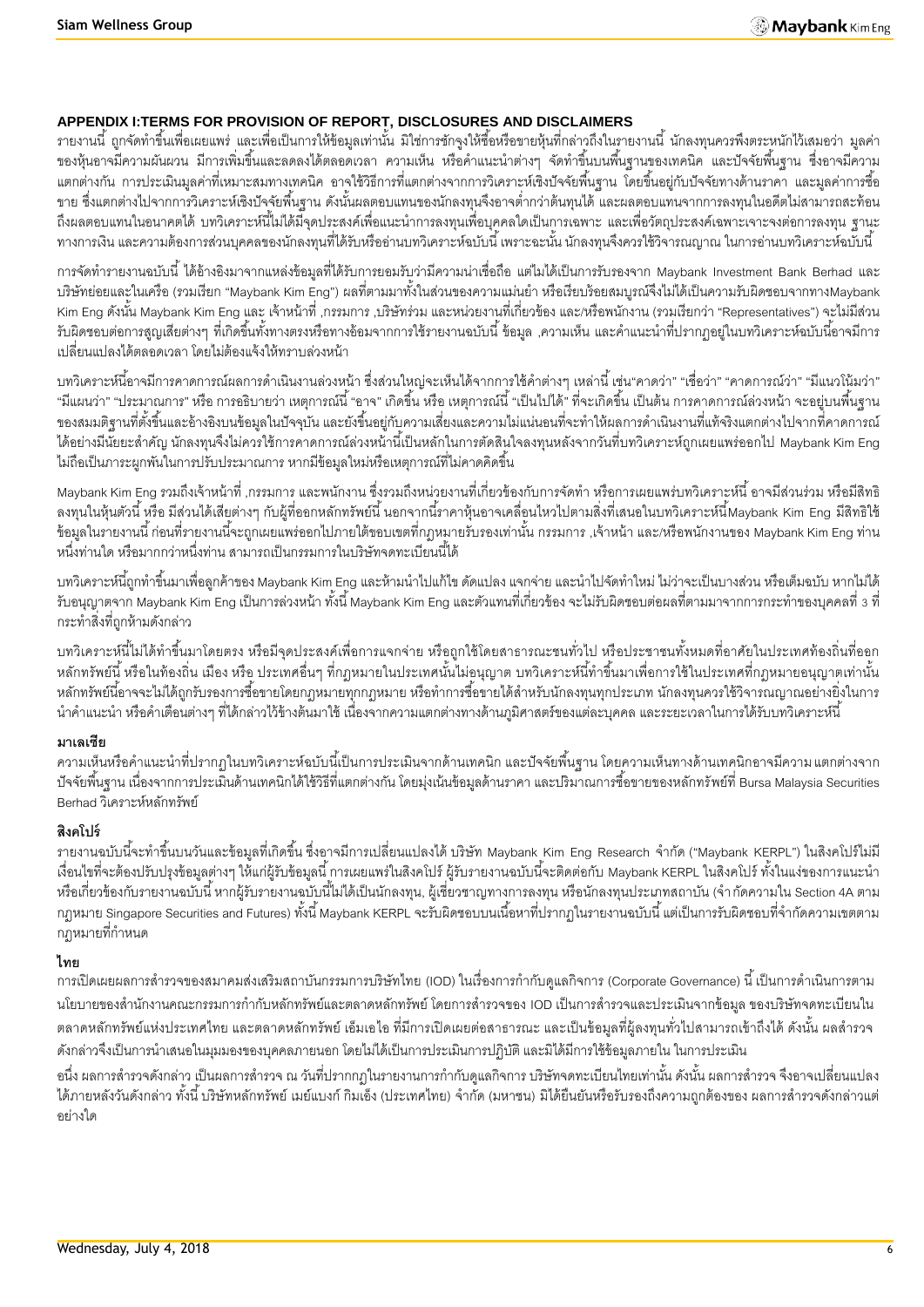#### **สหรัฐอเมริกา**

ี บทวิเคราะห์ฉบับนี้จัดทำขึ้นโดย MKE เพื่อเผยแพร่ในสหรัฐฯ ("US") สำหรับลูกค้าสถาบันในสหรัฐฯ เป็นสำคัญ (ตามคำนิยามใน Rule 15a-6 ภายใต้กฎหมาย Securities Exchange Act of 1934) โดย Maybank Kim Eng Securities USA Inc ("Maybank KESUSA") เท่านั้น ซึ่งถือเป็น Broker-Dealer ที่ได้จดทะเบียนใน สหรัฐฯ (ตามกฎหมาย Section 15 ของ Securities Exchange Act of 1934) ทั้งนี้ความรับผิดชอบในการเผยแพร่รายงานฉบับนี้ อยู่ภายใต้ Maybank KESUSA ใน ี สหรัฐฯ เท่านั้น รายงานฉบับนี้ไม่สามารถจัดส่งถึงท่านได้ หาก MKE ไม่อนุญาต หรือภายใต้ข้อจำกัดของกฎหมายหรือหลักเกณฑ์ที่ไม่สามารถจัดส่งถึงท่านได้ ทั้งนี้ผู้ ได้รับรายงานฉบับนี้จะต้องทำความเข้าใจด้วยว่า Maybank KESUSA ได้นำเสนอบทวิเคราะห์นี้ภายใต้หลักเกณฑ์ของการลงทุนที่เกี่ยวเนื่องกับกฎหมาย และ หลักเกณฑ์การกำกับ

#### **อังกฤษ**

ี เอกสารฉบับนี้ได้ถูกเผยแพร่โดย บริษัท Maybank Kim Eng Securities (London) จำกัด ("Maybank KESL") ซึ่งได้รับอนุญาตและอย่ภายใต้การกำกับดูแลของ The -Financial Services Authority และ Informational Purposes เท่านั้น เอกสารฉบับนี้ไม่ได้มีเจตนาที่จะเผยแพร่แก่บุคคลที่ถูกจำกัดความเป็นนักลงทุนรายย่อย (Retail Client) ตามความหมายของ The Financial Services and Markets Act 2000 ภายในประเทศอังกฤษ ข้อสรุปใดๆ ที่เกิดจากบุคคลที่ 3 เพื่อเป็ นความสะดวกแก่ผู้ได้รับ ้เอกสารฉบับนี้เท่านั้น ทั้งนี้บริษัทฯ ไม่มีส่วนรับผิดชอบต่อความเห็น หรือความถูกต้องดังกล่าว และการเข้าถึงข้อมูลดังกล่าวเป็นความเสี่ยงของผู้รับเอกสารเท่านั้น ้นอกจากนี้ผ้รับเอกสารฉบับนี้ควรปรึกษาที่ปรึกษาทางภาษีของตนเองเพื่อให้เกิดความถูกต้องในการแนวทางดังกล่าว เพราะเอกสารฉบับนี้ไม่ได้ประเมินถึงกฎหมาย เฉพาะทาง, บัญชี หรือที่ปรึกษาทางด้านภาษี

#### **DISCLOSURES**

#### **Legal Entities Disclosures**

**ิมาเลเซีย**: เอกสารฉบับนี้ได้จัดทำและเผยแพร่ในประเทศมาเลเซีย โดย Maybank Investment Bank Berhad (15938-H) ซึ่งเป็นในกลุ่มเดียวกับ Bursa Malaysia Berhad และเป็ นผู้ถือใบอนุญาต Capital Market and Services ที่ออกโดย The Securities Commission ในประเทศมาเลเซีย

**ี <b>สิงคโปร์**: เอกสารฉบับนี้จัดทำขึ้นและเผยแพร่ในประเทศสิงคโปร์ โดย Maybank KERPL (จดทะเบียนเลขที่ 197201256N) ภายใต้การกำกับดูแล Monetary Authority of Singapore

**้อินโดนีเซีย**: PT Kim Eng Securities ("PTKES") (จดทะเบียนเลขที่ KEP-251/PM/1992) เป็นสมาชิกของ Indonesia Stock Exchange และอย่ภายใต้การกำกับของ BAPEPAM LK

**ไทย**: MBKET (จดทะเบียนเลขที่ 0107545000314) เป็นสมาชิกของ The Stock Exchange of Thailand และอยู่ภายใต้การกำกับของกระทรวงการคลัง และกลต.

**ฟิลิปปินส์**: MATRKES (จดทะเบียนเลขที่ 01-2004-00019) เป็นสมาชิกของ The Philippines Stock Exchange และอยู่ภายใต้การกำกับดูแลของ The Securities and Exchange Commission

**เวียดนาม**: บริษัท Kim Eng Vietnam Securities จำกัด ("KEVS") (ใบอนุญาตเลขที่ 71/UBCK-GP) ซึ่งใบอนุญาตอยู่ภายใต้ The State Securities Commission of Vietnam

ี**ฮ่องกง**: KESHK (Central Entity No: AAD284) ภายใต้กำกับโดย The Securities and Futures Commission

**้อินเดีย**: บริษัท Kim Eng Securities India Private จำกัด ("KESI") เป็นส่วนหนึ่งของ The National Stock Exchange of India Limited (จดทะเบียนเลขที่: INF/INB ่ 231 452435) และ Bombay Stock Exchange (จดทะเบียนเลขที่ INF/INB 011452431) ซึ่งอยู่ภายใต้การกำกับดูแลของ Securities and Exchange Board of India ทั ้งนี ้ KESI ได้จดทะเบียนกับ SEBI ประเภท 1 Merchant Broker (จดทะเบียนเลขที่ INM 000011708)

**ิสหรัฐฯ:** Maybank KESUSA เป็นสมาชิกที่ได้รับอนุญาต และอยู่ภายใต้การกำกับดูแลของ FINRA – Broker ID 27861

**อังกฤษ**: Maybank KESL (จดทะเบียนเลขที่ 2377538)เป็นสมาชิกที่ได้รับอนุญาต และอยู่ภายใต้การกำกับดูแลของ The Financial Services Authority

#### **Disclosure of Interest**

**มาเลเซีย:** MKE และตัวแทนที่เกี่ยวข้อง อาจมีสถานะหรือมีความเกี่ยวข้องกับหลักทรัพย์ในเวลาใดเวลาหนึ่ง และอาจมีกิจกรรมที่มากขึ ้นในฐานะ market maker หรือ ่ อาจเป็นผู้รับประกันการจำหน่าย หรือเกี่ยวข้องกับหลักทรัพย์นี้ และอาจเป็นผู้ให้บริการด้านวาณิชธนกิจ, ให้คำปรึกษา หรือบริการอื่นๆ ที่เกี่ยวข้องกับหลักทรัพย์นี้

**สิงคโปร์**: ณ วันที่ 4 กรกฎาคม 2561, Maybank KERPL และนักวิเคราะห์ที่วิเคราะห์หลักทรัพย์นี้ไม่มีส่วนได้เสียกับการให้คำแนะนำหลักทรัพย์ที่ปรากภในบท .<br>วิเคราะห์ล<sub>บับ</sub>นี้

**ไทย**: MBKET อาจมีธุรกิจที่เกี่ยวเนื่องกับ หรือ มีความเป็นไปได้ที่จะเป็นผู้ออกตราสารอนุพันธ์ Derivatives Warrants บนหลักทรัพย์ที่ปรากฏอยู่ในบทวิเคราะห์ฉบับนี้ ดังนั้นนักลงทุนควรใช้วิจารณญาณพิจารณาถึงประเด็นนี้ ก่อนตัดสินใจลงทุน ทั้งนี้ MBKET หน่วยงานที่เกี่ยวข้อง กรรมการ และ/หรือ พนักงาน อาจมีส่วนเกี่ยวข้อง และ/หรือ การเป็นผู้รับประกันการจัดจำหน่ายในหลักทรัพย์ที่ปรากฏในรายงานฉบับนี้

**ฮ่องกง:** KESHK อาจมีความสนใจด้านการลงทุนที่เกี่ยวข้องกับหลักทรัพย์นี้ หรือเป็นหลักทรัพย์ใหม่ที่อ้างอิงบน Paragraph 16.5 (a) ของ Hong Kong Code of Conduct for Persons Licenses โดยการกำกับของ The Securities and Futures Commission

ณ วันที่ 4 กรกฎาคม 2561, KESHK และนักวิเคราะห์ที่ได้รับอนุญาต ไม่มีส่วนได้เสีย ในการให้คำแนะนำหลักทรัพย์ที่ปรากฏในบทวิเคราะห์ฉบับนี้ ี ช่วง 3 ปีที่ผ่านมา MKE อาจมี หรือให้บริการแก่ผู้จัดการ หรือ ผู้ร่วมจัดการในการเสนอขายหลักทรัพย์ดังกล่าว หรือ ณ ปัจจุบัน อาจให้บริการแก่หลักทรัพย์ในตลาดแรก หรือหน่วยงานที่ได้มีการอ้างถึงในบทวิเคราะห์ฉบับนี้ หรืออาจให้บริการดังกล่าวภายใน 12 เดือนข้างหน้า ซึ่งเป็นการให้คำปรึกษา หรือบริการด้านการลงทุนที่มีนัยยะ ส าคัญ ที่อาจเกี่ยวเนื่องกับการลงทุนทางตรงหรือทางอ้อมได้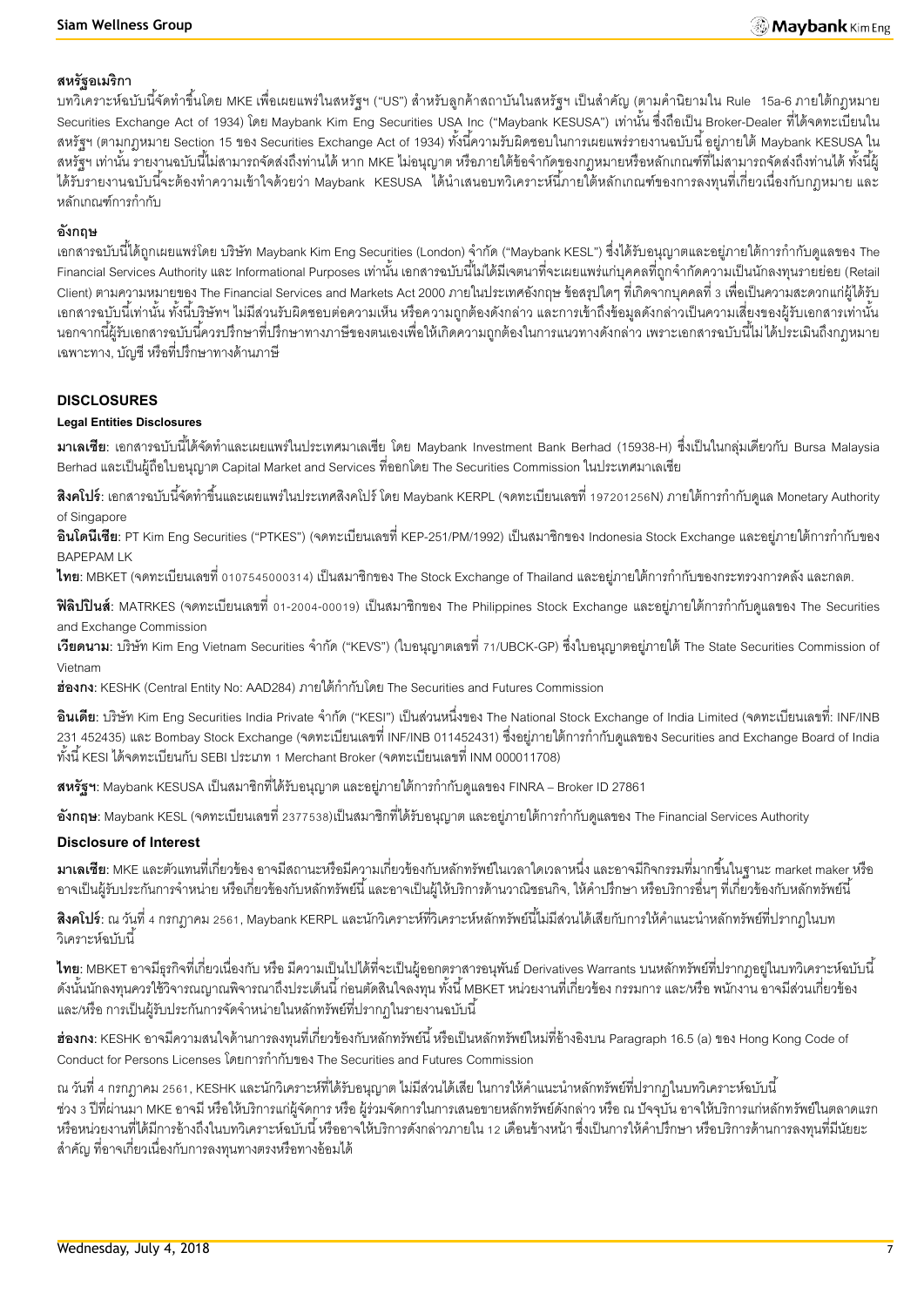#### **OTHERS**

#### **Analyst Certification of Independence**

้ ความถูกต้องของมุมมองที่ผ่านบทวิเคราะห์ฉบับนี้ เป็นการสะท้อนถึงแนวความคิด และมุมมองของนักวิเคราะห์ และรวมถึงหลักทรัพย์หรือผู้ออกหลักทรัพย์เท่านั้น ้ ผลตอบแทนของนักวิเคราะห์ทั้งทางตรงหรือทางอ้อมของนักวิเคราะห์ ไมได้ขึ้นอยู่กับการให้คำแนะนำ หรือมุมมองผ่านบทวิเคราะห์ฉบับนี้

## **ค าเตือน**

Structure Securities ซึ่งเป็นตราสารที่มีความซับซ้อน โดยเฉพาะอย่างยิ่งในส่วนของความเสี่ยงที่สูงขึ้นนั้น มีวัตถุประสงค์ที่จะเสนอขายให้แก่นักลงทุนที่มีความรู้ความ เข้าใจ รวมถึงสามารถรับความเสี่ยงได้เป็ นอย่างดี ทั ้งนี ้มูลค่าตลาดของตราสารประเภทนี ้ อาจเปลี่ยนแปลงไปตามสภาพเศรษฐกิจ ตลาดเงินตลาดทุน การเมือง (รวมถึง อัตราดอกเบี้ย Spot / ล่วงหน้า และอัตราแลกเปลี่ยน), Time to Maturity, ภาวะตลาด และความผันผวน รวมถึงคุณภาพ/ ความน่าเชื่อถือของผู้ออก หรือหลักทรัพย์ อ้างอิงนั้นๆ นักลงทุนที่ให้ความสนใจในการลงทุนตราสารประเภทนี้ จะต้องเข้าใจและวิเคราะห์ถึงตราสารประเภทนี้ด้วยตนเอง และปรึกษากับผู้เชี่ยวชาญของตนใน ส่วนของความเสี่ยงที่อาจเกิดขึ้นจากการลงทุนในตราสารประเภทนี้

์ ทั้งนี้ไม่ว่าส่วนใดส่วนหนึ่งของรายงานฉบับนี้ ไม่อนุญาตให้มีการคัดลอก, จัดทำสำเนา, ลอกเลียน หรือในความหมายที่ใกล้เคียง หรือการเผยแพร่ด้วย **ตนเอง โดยไมได้รับความเห็นชอบจาก MKE**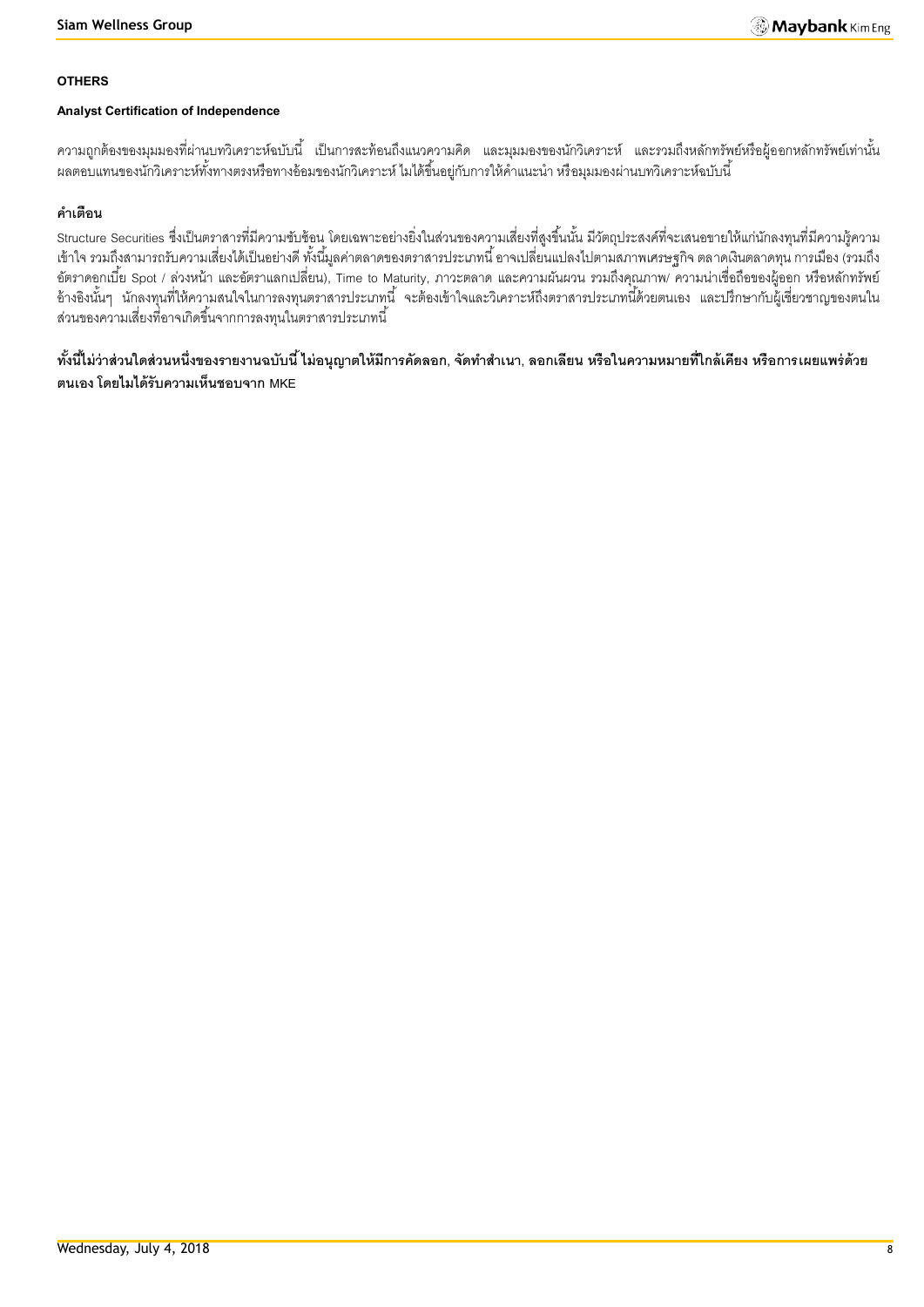#### **Siam Wellness Group**

**สาขากรุงเทพฯ ส านักงานใหญ่** อาคารส านักงาน ดิ ออฟฟิ ศเศส แอท เซ็นทรัลเวิลด์ ชั ้น 20-21, 24 เลขที่ 999/9 ถนนพระราม 1 แขวงปทุมวัน เขตปทุมวัน กรุงเทพฯ 10330 โทร 0-2658-5000 โทรสาร 0-2658-6301

**สาขาศรีนครินทร์** ห้างสรรพสินค้า Big C ชั้น 1 เลขที่ 425 หมู่ 5<br>ถนนศรีนครินทร์ ตำบลลำโรงเหนือ อำเภอเมือง จังหวัดสมุทรปราการ 10270 โทร 0-2758-7556 โทรสาร 0-2758-7551

**สาขาฟิ วเจอร์ พาร์ค รังสิต** 94 หมู่.2 ศูนย์การค้า ฟิวเจอร์พาร์ค รังสิต ห้อง 091-92<br>ชั้น G F ถ.พหลโยธิน ต.ประชาธิปัตย์ อ.ธัญบุรีจ.ปทุมธานี 12130 ทีม 1 โทร. 0-2958-0592 โทรสาร. 0-2958-0420 ทีม 2 โทร.0-2958-0992 โทรสาร 02-958-0590 ต่อ400

**สาขาธนิยะ** 52 อาคารธนิยะพลาซ่า ชั้น 20 ถนนสีลม แขวงสุริยวงศ์ เขตบางรัก กรุงเทพฯ 10500 โทร 0-2231-2700 โทรสาร 0-2231-2130

**สาขาแฟชั่นไอส์แลนด์** เลขที่587, 589 / 7-9 ศูนย์การค้าแฟชั่นไอส์แลนด์ ห้อง B001 A ชั้น บีเอฟ ถนนรามอินทรา แขวงคันนายาว เขตคันนายาว กรุงเทพฯ 10230 โทร .0-2947-5800 โทรสาร .0-2947-5799

**สาขาฟอร์จนู ทาวน์** 5 อาคารฟอร์จูนทาวน์ ชั้นใต้ดิน<br>ถนนรัชดาภิเษก แขวงดินแดง เขตดินแดง กรุงเทพฯ 10400 โทร 0-2641-0977 โทรสาร 0-2641-0966

<mark>สาขาทองหล่อ</mark><br>อาคารอเนกวณิช เลขที่ 154 ชั้น 3 ห้อง C ถนนสุขุมวิท 55 ซอยทองหล่อ (แขวงคลองตันเหนือ เขตวัฒนา กรุงเทพมหานคร 10110 โทร 0-2013- 7470 โทรสาร 0-2013-7473

<u>สาขา รามคำแหง เดอะ พาซิโอ ทาวน์</u> เลขที่ 7/2-7 ศูนย์การค้า เดอะ พาซิโอ ทาวน์ ชั้น 1 ถนนรามคำแหง แขวงสะพานสูง กรุงเทพมหานคร 10240 โทร 0-2111-3185 โทรสาร 0**-2111-3184**

**สาขาต่างจังหวัด สาขาเชียงใหม่ 1** 244 อาคารสำนักงาน ชั้น 2-3 ถนนวัวลาย ตำบลหายยา อำเภอเมืองเชียงใหม่ จังหวัดเชียงใหม่ 50100 โทร (053) 284-000 โทรสาร (053) 284-019

<u>สาขาลำปาง</u><br>319 ศูนย์การค้าเซ็นทรัลพลาซ่า ชั้น3<br>ถนนไฮเวย์-งาว ตำบลสวนดอก อำเภอเมือง จังหวัดลำปาง 52100 โทร (054) 811-817 โทรสาร (054) 811-816

**สาขาระยอง** 1 ้<br>180/1-2 ดาคารสมาพันธ์ ชั้น 2 ้ถนนสุขุมวิท ตำบลเชิงเนิน อ าเภอเมืองระยอง จังหวัดระยอง 21000 โทร (038) 862-022-9 โทรสาร (038) 862-043

**สาขาหาดใหญ่**  <u>...................</u><br>1,3,5 ซอยจุติอุทิศ 3 ถนนจุติอนุสรณ์ ......<br>ตำบลหาดใหญ่ อำเภอหาดใหญ่ จังหวัดสงขลา 90110 โทร (074) 237-100 โทรสาร (074) 239-509

#### **สาขายะลา** <u>ี่ เลขที่ 18 ถนนสองพี่น้</u>อง ตำบลสะเตง อำเภอเมือง จังหวัดยะลา 95000<br>โทร (073) 222-324 โทรสาร (073) 222-2329

**สาขาญาดา** 56 อาคารญาดา ชั้น 5 ถนนสีลม แขวงสุริยวงศ์ เขตบางรัก กรุงเทพฯ 10500 โทร 0-2632-8341 โทรสาร 0-2632-8395

**สาขางามวงศ์วาน** 30/39-50 อาคารส านักงานเดอะมอลล์งามวงศ์วาน งพวษ-50 ยากาศการณา<br>ขั้น 14 ถนนงามวงศ์วาน แขวงบางเขน อำเภอเมือง จังหวัดนนทบุรี 11000<br>โทร 0-2550-0577 โทรสาร 0-2550-0566

**สาขาท่าพระ** ี่ 99 อาคารสำนักงานเดอะมอลล์ ท่าพระ ชั้น 12 ถนนรัชดาภิเษก-ท่าพระ แขวงบุคคโล เขตธนบุรี กรุงเทพฯ 10600 โทร 0-2876-6500 โทรสาร 0-2876-6531

**สาขาปิ่ นเกล้า** 7/129 อาคารเซ็นทรัลปิ่ นเกล้า ชั ้น 3 ห้อง 302 ถนนบรมราชชนนี แขวงอรุณอัมรินทร์ เขตบางกอกน้อย กรุงเทพฯ 10700 โทร 0-2884-9847 โทรสาร 0-2884-6920

**สาขาสีลม** <u>..............</u><br>62 อาคารธนิยะ ชั้น 4 ถนนสีลม แขวงสุริยวงศ์ เขตบางรัก กรุงเทพฯ 10500 โทร 0-2231-2700 โทรสาร 0-2231-2418

**สาขาวัชรพล** 78/13 ซอยวัชรพล2 แขวงท่าแร้ง เขตบางเขน กรุงเทพ 10220 โทร 0-2363-6736 โทรสาร 0-2363-6725

**สาขาออล ซีซั่นส์** อาคาร All Seasons Place Retail Center ชั ้น3 ห้อง311 เลขที่87/2 ถนนวิทยุแขวงลุมพินีเขตปทุมวัน กรุงเทพ 10330 โทร 0-2654-0084 โทรสาร .0-2654-0094

**สาขาเชียงใหม่ 2** .<br>201/3 ถนนมหิดล ตำบลหายยา อ าเภอเมืองเชียงใหม่ จังหวัดเชียงใหม่ 50100 โทร (053) 284-138 โทรสาร (053) 202-695

**สาขาสุรินทร์** 137/5-6 ถนนศิริรัฐ ตำบลใบเบื้อง อำเภอเบื้อง จังหวัดสุรินทร์ 32000 โทร (044) 531-600 โทรสาร (044) 519-378

**สาขาระยอง 2** โครงการ TSK PARK ชั ้น1 เลขที่ 351-351/1 ถนนสุขุมวิท ตำบลเนินพระ อำเภอเมือง จังหวัดระยอง 21000 โทร (038) 807-459 โทรสาร (038) 807-841

**สาขาสุราษฏร์ธานี** 216/3 หมู่ที่ 4 ถนนชนเกษม<br>ตำบลมะขามเตี้ย อำเภอเมืองสุราษฎร์ธานี จังหวัดสุราษฎร์ธานี 84000 โทร (077) 205-460 โทรสาร (077) 205-475 **สาขาซีคอนสแควร์** <u>ร เช เขทยนสแทวว</u><br>55 อาคารซีคอนสแควร์ ชั้น G น้อง 1005 ถนนศรีนครินทร์ แขวงหนองบอน เขตประเวศ กรุงเทพฯ 10260 โทร 0-2320-3600 โทรสาร 0-2320-3610

**สาขาลาดพร้าว** 1693 อาคารสำนักงานศูนย์การค้าเซ็นทรัลพลาซ่า ลาดพร้าว<br>ชั้น 11 ถนนพหลโยธิน แขวงลาดพร้าว เขตจตุจักร กรุงเทพฯ 10900 โทร 0-2541-1411 โทรสาร 0-2541-1108

**สาขาบางแค**  $\frac{1}{275}$  หมู่ที่ 1 เดอะมอลล์บางแค ชั้น 8 ถนนเพชรเกษม ี<br>"เวงแคเหนือ เขตบางแค กรุงเทพฯ 10160 โทร 0-2804-4235 โทรสาร 0-2804-4251

**สาขาสาทร** \_\_\_\_\_\_\_\_<br>92 อาคารสาธรธานี 2 ชั้น 7 ถนนสาทรเหนือ แขวงสีลม เขตบางรัก กรุงเทพมหานคร 10500 โทร .0-2636-7550 โทรสาร .0-2636-7565

**สาขาเดอะ ไนน์** เลขที่ 999 / 3 โครงการ เดอะ ไนน์ ชั้น 3 ถนนพระราม 9 แขวงสวนหลวง เขตสวนหลวง กรุงเทพ 10250 โทร .0-2056-7816 โทรสาร 0-2056-7815

**สาขาแจ้งวัฒนะ** 99/9 หมู่ที่ 2 อาคารเซ็นทรัลพลาซ่า แจ้งวัฒนะ<br>ออฟฟิศ ทาวเวอร์ ชั้น 14 ห้อง 1401 ถนนแจ้งวัฒนะ ตำบลบางตลาด อ าเภอปากเกร็ด จังหวัดนนทบุรี 11120 โทร 0-2835- 3283 โทร 0-2835- 3280

ี<u>สาขาเซ็นเวิลด์</u><br>อาคาร เซ็นเวิลด์ ชั้น 15 ห้อง 1501 เลขที่ 4,4/5 ถนนราชด าริ แขวงปทุมวัน เขตปทุมวัน กรุงเทพฯ 10330 โทร 0-2658-5000

**สาขานครราชสีมา** ี 1242/2 อาคารศูนย์การค้าเดอะ มอลล์ ห้อง เอ3<br>ชั้น 7 ถนนมิตรภาพ ตำบลในเมือง อ าเภอเมือง นครราชสีมา 30000 โทร (044) 288-455 โทรสาร) .044) 288-466

**สาขาอุบลราชธานี** อาคารเซ็นทรัลพลาซ่า ห้อง G3 ชั้น G เลขที่ 311 หมู่ 7 ตำบลแจระแม อ าเภอเมือง จังหวัดอุบลราชธานี 34000 โทร (045) 422-911 โทรสาร (045) 422-930

**สาขาจันทบุรี** 351/8 ถนนท่าแฉลบ ต าบลตลาด ออ*กอ* ถนน จังหวัดจันทบุรี 22000 โทร (039) 312-416 โทรสาร (039) 312-391

**สาขานครสวรรค์** เลขที่ 1/15-16 ถนนสุชาดา ตำบลปากน้ำโพ อ าเภอเมือง จังหวัดนครสวรรค์ 60000 โทร (056) 217-140 โทรสาร (056) 314-151 **สาขาพาหุรัด** 125 อาคารดิโอลด์สยามพลาซ่า ชั้น 3 ถนนพาหรัด แขวงวังบรพาภิรมย์ เขตพระนคร กรุงเทพฯ 10200 โทร 0-2225-0242 โทรสาร 0-2225-0523

**สาขาเอ็มโพเรี่ยม** <u>ดาม เนยพรหร่อนพ</u><br>622 อาคารดิเอ็มโพเรี่ยม ชั้น 14 ถนนสุขุมวิท แขวงคลองตัน เขตคลองเตย กรุงเทพฯ 10110 โทร 0-2664-9800 โทรสาร 0-2664-9811

**สาขาเยาวราช** <u>215 อาคารแกรนด์ไซน่า ชั้น 5</u> ถนนเยาวราช แขวงสัมพันธวงศ์ เขตสัมพันธวงศ์ กรุงเทพฯ 10100 โทร 0-2622-9412 โทรสาร 0-2622-9383

**สาขาบางกะปิ** 3105 อาคารเอ็นมาร์ค พลาซ่า ชั ้น3 ถนนลาดพร้าว แขวงคลองจั่น เขตบางกะปิกรุงเทพ 10240 โทร.0-2378-1144 โทรสาร. 0-2378-1323

<u>สาขาประตูน้ำ</u> <u>นาน เนระผูน เ</u><br>553 อาคารเดอะพาลาเดียม อาคารเอ ชั้น 14 ถนนราชปรารภ แขวงมักกะสัน เขตราชเทวี กรุงเทพ 10400 โทร0-2250-6192 โทรสาร 0-2250-6199

**สาขาธัญญะ พาร์ค**<br>735/5 ธัญญะ ช็อปปิ้ง พาร์ค อาคาร E ชั้น 2<br>ถนนศรีนครินทร์ แขวงสวนหลวง (คลองประเวศฝั่งเหนือ) เขตพระโขนง กรุงเทพ 10260 โทร. 0-2108-6300 ,โทรสาร 0-2108-6301

**สาขา ราชพฤกษ์** เลขที่ 555/9 ศูนย์การค้า เดอะ คริสตัล ราชพฤกษ์ อาคารเอชั ้น 2 ห้อง 246-247 หมู่ที่ 1 ถนนราชพฤกษ์ ต าบลบางขนุน อ าเภอบางกรวย จังหวัดนนทบุรี 11130 โทร 0-2050-4530 โทรสาร 0**-2050-4539**

**สาขาชลบุรี**  55/60 หมู่ที่1 ซอยลุงสอง หลังศูนย์การค้าเซ็นทรัลพลาซ่าชลบุรี ตำบลเสม็ด คำเภคเมือง ชลบุรี 20000 โทร (038) 053-950 โทรสาร (038) 053-966

**สาขาสมุทรสาคร** เลขที่ 88/118 ถนนท่าปรง ตำบลมหาชัย อำเภอเมืองสมุทรสาคร จังหวัดสมุทรสาคร 74000 โทร (034) 429-038 โทรสาร (034) 429-051

**สาขาภูเก็ต** เลขที่ 1, 1/1 ถนนทุ่งคา ตำบลตลาดใหญ่<br>อำเภอเมือง จังหวัดภูเก็ต 83000 โทร (076) 355-730 โทรสาร (076) 355-730 ต่อ 119

**สาขาขอนแก่น** <u>.......................</u><br>163/1-2 ถนนกลางเมือง ตรงข้ามตลาดสดเทศบาล1 อ าเภอเมืองจังหวัด ขอนแก่น 40000 โทร (043) 058-900 โทรสาร) .043) 058-901

<u>คำขึ้แจ</u>ง : เอกสารณับนี้จัดทำขึ้นจากแหล่งข้อมลที่ นมจ. หลักทรัพย์ แล้มเกม ก็ไม่อัง (ประเทศไทย) เห็นว่าน่าเชื่อถือประกอบกับทัศนะส่วนตัวของผู้จัดทำ ซึ่งมิได้หมายถึงความถูกต้องหรือสมบณ์ของข้อมลดังกล่าวแต่อย่างใด และเอกสารนี การใช้เป็นข้อมูลประกอบการตัดนใจในการลงทุนท่านั้น มิได้มีวัตถุประสงค์เพื่อที่จะชักชามที่อชั้นการซื้อชายหลักหรัพย์ใดโดยเฉพาะหรือเป็นการทั่วไปแต่อย่างใด นักลงทุนที่งใช้ข้อมูลในเอกสารนี้ประกอบกับข้อมูลและความเห็นอื่น ๆ และวิจา ตัดสินใจการลงพนให้เหมาะสมแก่กรณีทั้งนี้ความเห็นแลดความเป็นความเห็นส่วนตัวของผู้จัดทำ บมจ. หลักทรัพย์ เมย์แบงก์ กิมเอ็ง (ประเทศไทย) ตลอดจนผู้บริหารและพนักงานของบริษัทไม่จำเป็นต้องเห็นท้องกับความเห็นที่แสดงอยู่ในเอกสารนี้ค้ว อย่างใดๆ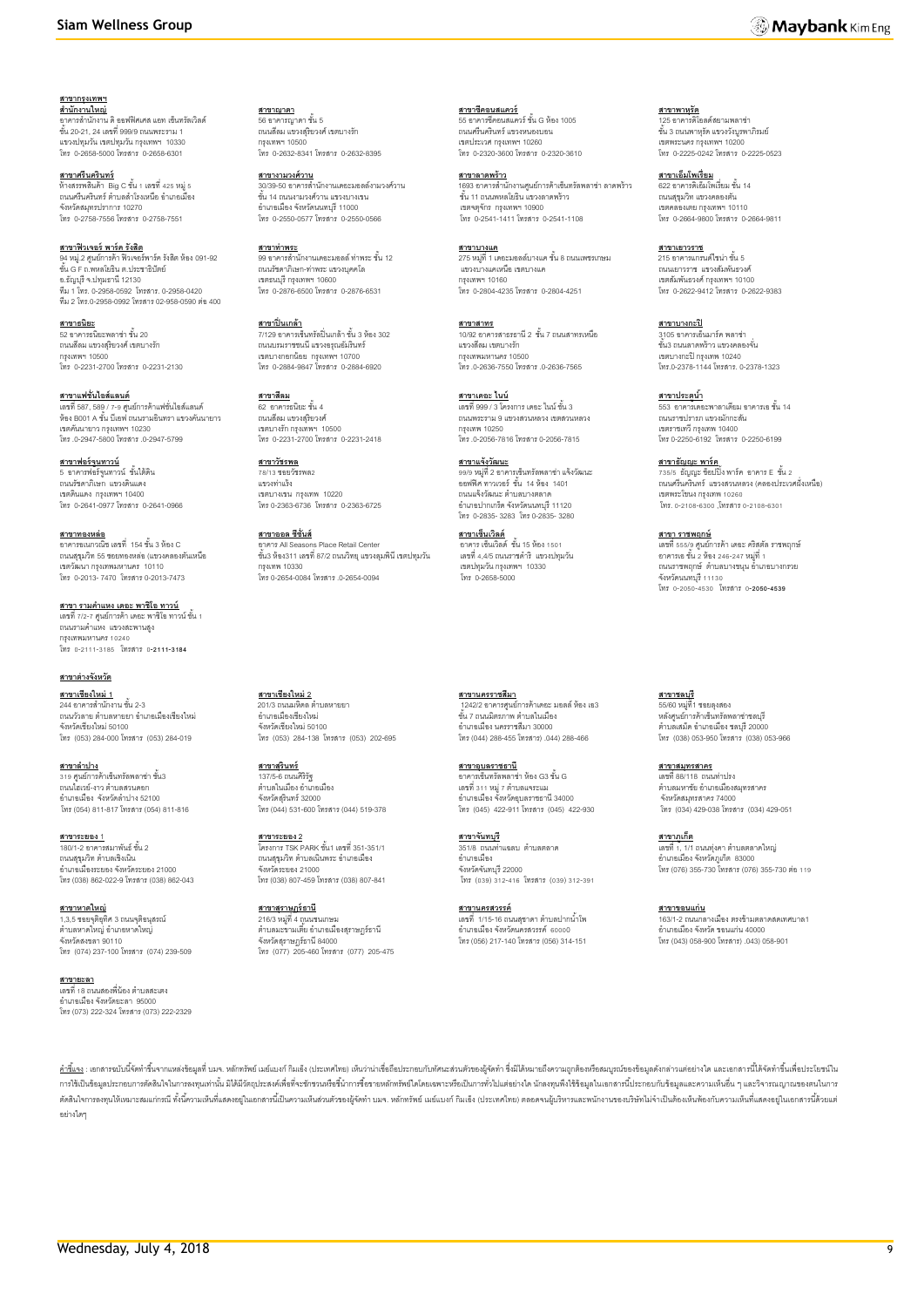| AAAAA                                                                                                                                                                                                                                                                                                                 |                                                                                                                                                                                                                                                                                                           |                                                                                                                                                                                                                                                                                                                                           |                                                                                                                                                                                                                                                                                       | THAI INSTITUTE OF DIRECTORS ASSOCIATION (IOD) CORPORATE GOVERNANCE REPORT RATING 2017                                                                                                                                                                                                                  |                                                                                                                                                                                                                                                                                                                                |                                                                                                                                                                                                                                                                                                                                                                 |                                                                                                                                                                                                                                                                                                                                                                |                                                                                                                                                                                                                                                                                                      |
|-----------------------------------------------------------------------------------------------------------------------------------------------------------------------------------------------------------------------------------------------------------------------------------------------------------------------|-----------------------------------------------------------------------------------------------------------------------------------------------------------------------------------------------------------------------------------------------------------------------------------------------------------|-------------------------------------------------------------------------------------------------------------------------------------------------------------------------------------------------------------------------------------------------------------------------------------------------------------------------------------------|---------------------------------------------------------------------------------------------------------------------------------------------------------------------------------------------------------------------------------------------------------------------------------------|--------------------------------------------------------------------------------------------------------------------------------------------------------------------------------------------------------------------------------------------------------------------------------------------------------|--------------------------------------------------------------------------------------------------------------------------------------------------------------------------------------------------------------------------------------------------------------------------------------------------------------------------------|-----------------------------------------------------------------------------------------------------------------------------------------------------------------------------------------------------------------------------------------------------------------------------------------------------------------------------------------------------------------|----------------------------------------------------------------------------------------------------------------------------------------------------------------------------------------------------------------------------------------------------------------------------------------------------------------------------------------------------------------|------------------------------------------------------------------------------------------------------------------------------------------------------------------------------------------------------------------------------------------------------------------------------------------------------|
| <b>ADVANC</b><br><b>AKP</b><br><b>ANAN</b><br><b>AOT</b><br>AP<br><b>BAFS</b><br><b>BANPU</b><br><b>BAY</b>                                                                                                                                                                                                           | <b>DEMCO</b><br><b>DRT</b><br><b>DTAC</b><br><b>DTC</b><br><b>EASTW</b><br><b>EGCO</b><br>GC<br><b>GCAP</b>                                                                                                                                                                                               | <b>IVL</b><br><b>JSP</b><br><b>KBANK</b><br><b>KCE</b><br><b>KKP</b><br><b>KTB</b><br><b>KTC</b><br><b>LHBANK</b>                                                                                                                                                                                                                         | <b>PPS</b><br><b>PRANDA</b><br>PRG<br><b>PSH</b><br><b>PSL</b><br><b>PTG</b><br>PTT<br>PTTEP                                                                                                                                                                                          | <b>SCB</b><br><b>SCC</b><br><b>SCCC</b><br><b>SDC</b><br>SE-ED<br><b>SIS</b><br><b>SITHAI</b><br><b>SNC</b>                                                                                                                                                                                            | <b>TKT</b><br><b>TMB</b><br><b>TNDT</b><br><b>TOP</b><br><b>TRC</b><br><b>TRUE</b><br><b>TSC</b><br><b>TTCL</b>                                                                                                                                                                                                                | Score Range<br>$90 - 100$<br>80-89<br>70-79<br>60-69<br>50-59<br>Lower than 50                                                                                                                                                                                                                                                                                  | Number of Logo<br>AAAAA<br>AAAA<br>AAA<br>ΔA<br>Δ<br>No logo given                                                                                                                                                                                                                                                                                             | Description<br>Excellent<br>Very Good<br>Good<br><b>Satisfactory</b><br>Pass<br>N/A                                                                                                                                                                                                                  |
| <b>BCP</b><br><b>BTS</b><br><b>BWG</b><br><b>CFRESH</b><br>CHO<br><b>CK</b><br><b>CNT</b><br><b>CPF</b><br><b>CPN</b><br><b>CSL</b><br><b>DELTA</b><br>$\triangle \triangle \triangle \triangle$                                                                                                                      | <b>GFPT</b><br><b>GOLD</b><br><b>GPSC</b><br><b>GRAMMY</b><br><b>GUNKUL</b><br><b>HANA</b><br><b>HMPRO</b><br><b>ICC</b><br><b>ICHI</b><br><b>INTUCH</b><br><b>IRPC</b>                                                                                                                                   | <b>LPN</b><br><b>MBK</b><br><b>MCOT</b><br><b>MINT</b><br><b>MONO</b><br><b>NCH</b><br><b>NKI</b><br><b>NYT</b><br><b>OTO</b><br><b>PHOL</b><br><b>PLANB</b>                                                                                                                                                                              | PTTGC<br><b>PYLON</b><br>Q-CON<br>QH<br>QTC<br><b>RATCH</b><br><b>ROBINS</b><br>SAMART<br><b>SAMTEL</b><br><b>SAT</b><br><b>SC</b>                                                                                                                                                    | <b>SPALI</b><br><b>SPRC</b><br><b>SSSC</b><br><b>STEC</b><br>SVI<br><b>SYNTEC</b><br><b>TCAP</b><br><b>THANA</b><br><b>THCOM</b><br><b>THREL</b><br><b>TISCO</b>                                                                                                                                       | <b>TU</b><br><b>TVD</b><br><b>UV</b><br>VGI<br><b>WACOAL</b><br><b>WAVE</b>                                                                                                                                                                                                                                                    |                                                                                                                                                                                                                                                                                                                                                                 |                                                                                                                                                                                                                                                                                                                                                                |                                                                                                                                                                                                                                                                                                      |
| 2S                                                                                                                                                                                                                                                                                                                    | <b>BFIT</b>                                                                                                                                                                                                                                                                                               | <b>CSP</b>                                                                                                                                                                                                                                                                                                                                | <b>IRC</b>                                                                                                                                                                                                                                                                            | <b>MC</b>                                                                                                                                                                                                                                                                                              | <b>PLANET</b>                                                                                                                                                                                                                                                                                                                  | <b>SINGER</b>                                                                                                                                                                                                                                                                                                                                                   | <b>TCC</b>                                                                                                                                                                                                                                                                                                                                                     | <b>TSE</b>                                                                                                                                                                                                                                                                                           |
| AAV<br><b>ACAP</b><br>AGE<br>AH<br><b>AHC</b><br><b>AIRA</b><br>AIT<br><b>ALT</b><br><b>AMANAH</b><br>AMATA<br>AMATAV<br><b>APCO</b><br><b>ARIP</b><br><b>ASIA</b><br><b>ASIMAR</b><br><b>ASK</b><br><b>ASP</b><br><b>AUCT</b><br><b>AYUD</b><br><b>BBL</b><br><b>BCPG</b><br><b>BDMS</b><br><b>BEC</b><br><b>BEM</b> | <b>BJC</b><br><b>BJCHI</b><br><b>BLA</b><br><b>BOL</b><br><b>BROOK</b><br><b>BRR</b><br><b>BTW</b><br><b>CEN</b><br><b>CENTEL</b><br>CGH<br><b>CHARAN</b><br><b>CHEWA</b><br>CHG<br><b>CHOW</b><br>СI<br><b>CIG</b><br><b>CIMBT</b><br><b>CKP</b><br><b>CM</b><br>CNS<br>COL<br>COM7<br>CPI<br><b>CSC</b> | <b>CSS</b><br><b>DCC</b><br>EA<br><b>EASON</b><br><b>ECF</b><br>ECL<br>EE.<br><b>EPG</b><br><b>ERW</b><br><b>FN</b><br><b>FNS</b><br><b>FORTH</b><br><b>FPI</b><br><b>FSMART</b><br><b>FVC</b><br><b>GBX</b><br><b>GEL</b><br><b>GLOBAL</b><br><b>GLOW</b><br><b>HARN</b><br><b>НОТРОТ</b><br><b>HYDRO</b><br><b>ILINK</b><br><b>INET</b> | $\Pi$<br><b>ITD</b><br><b>JWD</b><br>Κ<br>KGI<br><b>KKC</b><br><b>KOOL</b><br><b>KSL</b><br><b>KTIS</b><br>L&E<br><b>LALIN</b><br>LANNA<br>LH<br>LHK<br>LIT<br><b>LOXLEY</b><br>LRH<br><b>LST</b><br>M<br><b>MACO</b><br><b>MAJOR</b><br><b>MAKRO</b><br><b>MALEE</b><br><b>MBKET</b> | <b>MEGA</b><br><b>MFC</b><br><b>MFEC</b><br><b>MOONG</b><br><b>MSC</b><br>MTI<br><b>MTLS</b><br><b>NOBLE</b><br><b>NOK</b><br><b>NSI</b><br><b>NTV</b><br><b>NWR</b><br>$_{\rm occ}$<br><b>OGC</b><br><b>OISHI</b><br>ORI<br>PAP<br><b>PATO</b><br>PB<br><b>PCSGH</b><br>PDI<br>PE<br>PG<br><b>PJW</b> | <b>PLAT</b><br><b>PM</b><br>PPP<br>PREB<br><b>PRINC</b><br>PT<br><b>RICHY</b><br><b>RML</b><br><b>RS</b><br><b>RWI</b><br>$\mathbf S$<br>S&J<br><b>SABINA</b><br><b>SALEE</b><br>SAMCO<br><b>SAWAD</b><br><b>SCG</b><br><b>SCI</b><br><b>SCN</b><br><b>SEAFCO</b><br><b>SEAOIL</b><br><b>SENA</b><br><b>SFP</b><br><b>SIAM</b> | <b>SIRI</b><br><b>SMK</b><br><b>SMPC</b><br><b>SMT</b><br><b>SNP</b><br><b>SORKON</b><br><b>SPC</b><br><b>SPI</b><br><b>SPPT</b><br><b>SR</b><br><b>SSF</b><br><b>SST</b><br><b>STA</b><br><b>STPI</b><br><b>SUC</b><br><b>SUSCO</b><br><b>SUTHA</b><br><b>SWC</b><br><b>SYMC</b><br><b>SYNEX</b><br><b>TAE</b><br><b>TAKUNI</b><br><b>TASCO</b><br><b>TBSP</b> | <b>TEAM</b><br><b>TFG</b><br><b>TGCI</b><br><b>THAI</b><br><b>THANI</b><br><b>THIP</b><br><b>THRE</b><br><b>TICON</b><br><b>TIPCO</b><br><b>TIW</b><br><b>TK</b><br><b>TKN</b><br><b>TKS</b><br><b>TMC</b><br><b>TMI</b><br><b>TMILL</b><br><b>TMT</b><br><b>TNITY</b><br><b>TNL</b><br><b>TOG</b><br><b>TPAC</b><br><b>TPCORP</b><br><b>TRT</b><br><b>TRU</b> | <b>TSR</b><br><b>TSTE</b><br><b>TSTH</b><br><b>TTA</b><br><b>TTW</b><br><b>TVI</b><br><b>TVO</b><br><b>TWP</b><br><b>TWPC</b><br>Ü<br><b>UAC</b><br><b>UMI</b><br>UP<br><b>UPF</b><br><b>UPOIC</b><br><b>UWC</b><br>VIH<br><b>VNT</b><br><b>WICE</b><br><b>WINNER</b><br>XO<br><b>YUASA</b><br>ZMICO |
| A A A                                                                                                                                                                                                                                                                                                                 |                                                                                                                                                                                                                                                                                                           |                                                                                                                                                                                                                                                                                                                                           |                                                                                                                                                                                                                                                                                       |                                                                                                                                                                                                                                                                                                        |                                                                                                                                                                                                                                                                                                                                |                                                                                                                                                                                                                                                                                                                                                                 |                                                                                                                                                                                                                                                                                                                                                                |                                                                                                                                                                                                                                                                                                      |
| <b>AEC</b><br><b>AEONTS</b><br>AF<br><b>AJ</b><br>AKR<br><b>ALLA</b><br><b>ALUCON</b><br><b>AMA</b><br>AMARIN<br>AMC<br><b>APURE</b><br><b>AQUA</b><br><b>ARROW</b><br>AS<br><b>ASEFA</b><br><b>ASIAN</b><br><b>ASN</b><br>ATP30<br>AU                                                                                | <b>BCH</b><br><b>BEAUTY</b><br><b>BH</b><br><b>BIG</b><br><b>BIZ</b><br><b>BLAND</b><br><b>BPP</b><br><b>BR</b><br><b>BROCK</b><br><b>BTC</b><br><b>BTNC</b><br><b>CBG</b><br><b>CCET</b><br><b>CCP</b><br>CGD<br><b>CITY</b><br><b>CMR</b><br><b>COLOR</b><br><b>COMAN</b>                               | <b>CSR</b><br><b>CTW</b><br><b>CWT</b><br><b>DCON</b><br><b>DIGI</b><br><b>DNA</b><br><b>EFORL</b><br><b>EKH</b><br><b>EPCO</b><br><b>ESSO</b><br>ETE<br>FE.<br><b>FER</b><br><b>FOCUS</b><br><b>FSS</b><br><b>GENCO</b><br><b>GIFT</b><br>GJS<br><b>GLAND</b>                                                                            | <b>GTB</b><br><b>GYT</b><br><b>HPT</b><br><b>HTC</b><br><b>HTECH</b><br><b>IFS</b><br><b>IHL</b><br><b>INSURE</b><br><b>IRCP</b><br>J<br><b>JMART</b><br><b>JMT</b><br><b>JUBILE</b><br><b>KASET</b><br><b>KBS</b><br><b>KCAR</b><br><b>KIAT</b><br><b>KWC</b><br><b>KYE</b>          | LEE<br>LPH<br><b>MATCH</b><br>MATI<br>M-CHAI<br><b>MDX</b><br><b>METCO</b><br><b>MGT</b><br><b>MILL</b><br><b>MJD</b><br><b>MK</b><br><b>MODERN</b><br><b>MPG</b><br><b>NC</b><br><b>NCL</b><br><b>NDR</b><br><b>NEP</b><br><b>NETBAY</b><br><b>NPK</b>                                                | <b>NUSA</b><br><b>OCEAN</b><br><b>PDG</b><br>PF<br><b>PICO</b><br><b>PIMO</b><br>PK<br>PL<br>PLE<br><b>PMTA</b><br><b>PRECHA</b><br><b>PRIN</b><br><b>PSTC</b><br>QLT<br><b>RCI</b><br><b>RCL</b><br><b>RJH</b><br><b>ROJNA</b><br><b>RPC</b>                                                                                  | <b>SANKO</b><br>SAPPE<br><b>SCP</b><br><b>SE</b><br><b>SGP</b><br><b>SKR</b><br><b>SKY</b><br><b>SLP</b><br><b>SMIT</b><br><b>SOLAR</b><br><b>SPA</b><br><b>SPCG</b><br><b>SPG</b><br><b>SPVI</b><br>SQ<br><b>SRICHA</b><br><b>SSC</b><br><b>STANLY</b><br><b>SUPER</b>                                                                                         | T.<br><b>TACC</b><br><b>TCCC</b><br><b>TCMC</b><br><b>TFD</b><br><b>TIC</b><br><b>TLUXE</b><br><b>TM</b><br><b>TMD</b><br><b>TNP</b><br><b>TNR</b><br><b>TOPP</b><br><b>TPA</b><br><b>TPBI</b><br><b>TPCH</b><br><b>TPIPL</b><br><b>TPOLY</b><br><b>TPP</b><br><b>TRITN</b>                                                                                    | <b>TVT</b><br><b>TYCN</b><br><b>UOBKH</b><br><b>UPA</b><br><b>UREKA</b><br>UT<br><b>VIBHA</b><br><b>VPO</b><br><b>VTE</b><br><b>WIIK</b><br><b>WIN</b>                                                                                                                                               |
| <b>BA</b><br>Source: Thai Institute of Directors (IOD)                                                                                                                                                                                                                                                                | CPL                                                                                                                                                                                                                                                                                                       | <b>GSTEL</b>                                                                                                                                                                                                                                                                                                                              | LDC                                                                                                                                                                                                                                                                                   | NPP                                                                                                                                                                                                                                                                                                    | S11                                                                                                                                                                                                                                                                                                                            | <b>SVOA</b>                                                                                                                                                                                                                                                                                                                                                     | <b>TTI</b>                                                                                                                                                                                                                                                                                                                                                     |                                                                                                                                                                                                                                                                                                      |

## **ค าชี้แจง**

การเปิดเผยผลการสำรวจของสมาคมส่งเสริมสถาบันกรรมการบริษัทไทย (IOD) ในเรื่องการกำกับดูแลกิจการ (Corporate Governance) นี้ เป็นการดำเนินการตาม นโยบายของสำนักงานคณะกรรมการกำกับหลักทรัพย์และตลาดหลักทรัพย์ โดยการสำรวจของ IOD เป็นการสำรวจและประเมินจากข้อมูล ของบริษัทจดทะเบียนใน ตลาดหลักทรัพย์แห่งประเทศไทย และตลาดหลักทรัพย์ เอ็มเอไอ ที่มีการเปิดเผยต่อสาธารณะ และเป็นข้อมูลที่ผู้ลงทุนทั่วไปสามารถเข้าถึงได้ ดังนั้น ผลสำรวจ ดังกล่าวจึงเป็นการนำเสนอในมุมมองของบุคคลภายนอก โดยไม่ได้เป็นการประเมินการปฏิบัติ และมิได้มีการใช้ข้อมูลภายใน ในการประเมิน

้ อนึ่ง ผลการสำรวจดังกล่าว เป็นผลการสำรวจ ณ วันที่ปรากกฎในรายงานการกำกับดูแลกิจการ บริษัทจดทะเบียนไทยเท่านั้น ดังนั้น ผลการสำรวจ จึงอาจ เปลี่ยนแปลงได้ภายหลังวันดังกล่าว ทั้งนี้ บริษัทหลักทรัพย์ เมย์แบงก์ กิมเอ็ง (ประเทศไทย) จำกัด (มหาชน) มิได้ยืนยันหรือรับรองถึงความถูกต้องของ ผลการสำรวจ ดังกล่าวแต่อย่างใด

ฝ่ายวิจัยหลักทรัพย์ของ บมจ .หลักทรัพย์ เมย์แบงก์ กิมเอ็ง (ประเทศไทย) มี 2 ทีม คือ ฝ่ายวิจัย สำหรับนักลงทุนในประเทศ (Maybank Kim Eng Thailand) และ ฝ่าย วิจัยนักลงทุนสถาบันต่างประเทศ) Maybank Kim Eng Institutional Research) อันมีเหตุผลมาจากลักษณะที่แตกต่างในด้าน ลักษณะผู้ลงทุน วัตถุประสงค์และ กล ียุทธ์ ทำให้คำแนะนำ และ/หรือ ราคาเป้าหมายอาจมีความแตกต่างกัน โดย Maybank Kim Eng Thailand มีวัตถุประสงค์ที่จะทำบทวิเคราะห์เพื่อสนับสนุนข้อมูลการ ลงทนแ[ก](http://kelive.maybank-ke.co.th/)่นักลงทนในประเทศ (ท่านสามารถดรายละเอียดได้จาก [http://kelive.maybank-ke.co.th\)](http://kelive.maybank-ke.co.th/) ในขณะที่ Maybank Kim Eng Institutional Research สำหรับนัก ลงทนสถาบันต่างประเทศเท่านั้น.